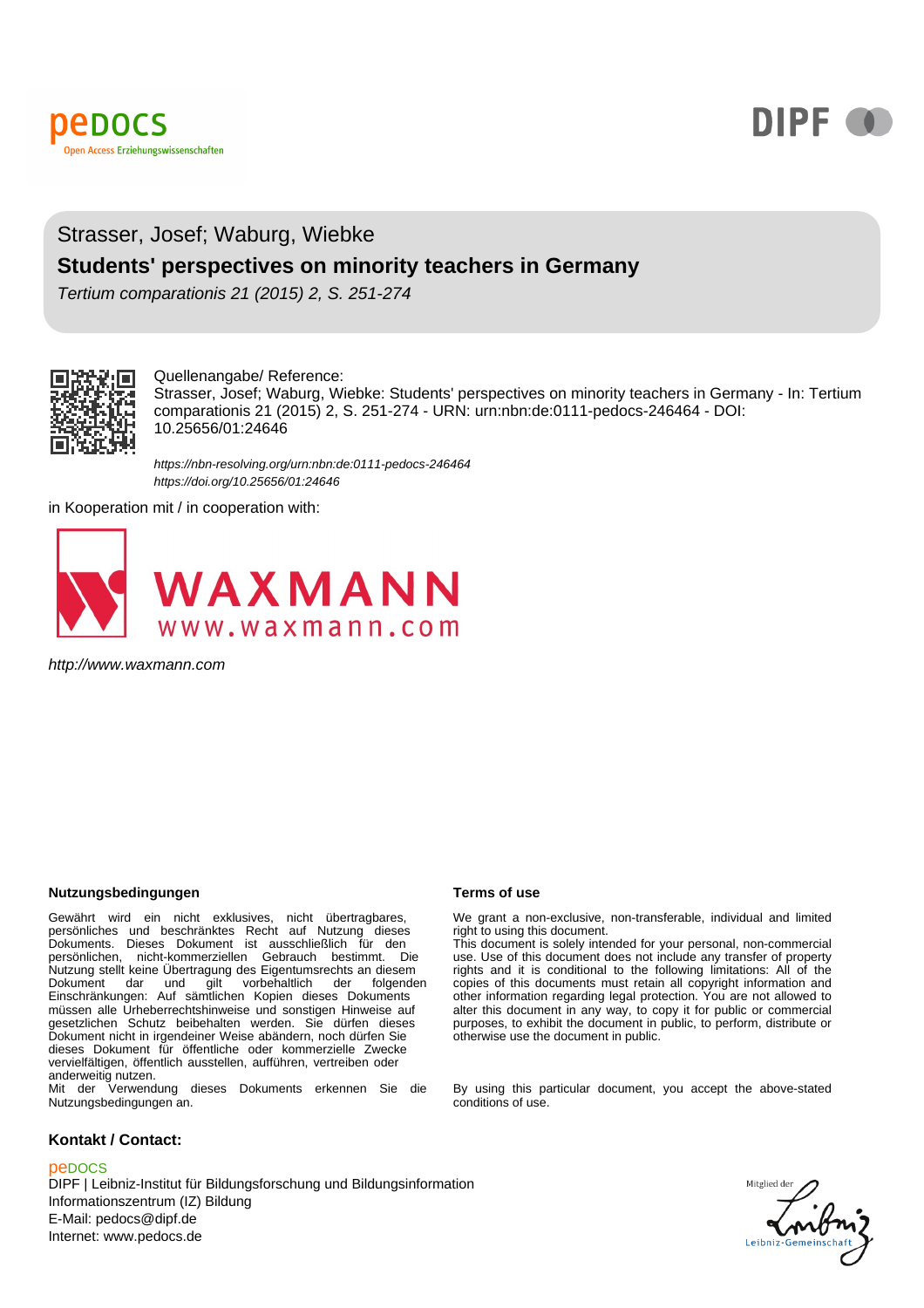

*Tertium Comparationis Journal für International und Interkulturell Vergleichende Erziehungswissenschaft Vol. 21, No. 2, pp. 251–274, 2015 Copyright © 2015 Waxmann Verlag GmbH Printed in Germany. All rights reserved*

# Students' perspectives on minority teachers in Germany

*Josef Strasser and Wiebke Waburg* 

*University of Augsburg* 

#### *Abstract*

In recent years, there is an ongoing call to employ more minority teachers in Germany's educational system. Associated with this call is the hope that minority teachers can deal with diversity issues more adequately and professionally. Students with migration backgrounds as well as majority students are believed to benefit from the employment of minority teachers. Up to now, there is little or no evidence to support this hope and previous research primarily examines teachers' perspectives. In order to explore the conditions that make it possible to realize the supposed benefits of minority teachers, the present paper focuses on students' perspectives. It is assumed that a positive effect of immigrant or minority teachers occurs not through their mere presence but through interaction with their students and due to specific constraints and affordances of their classrooms. Relying on group discussions, an ongoing project tries 1) to reconstruct students' experiential knowledge concerning minority teachers and 2) to explore what relevance and meaning they attribute to their experiences with minority teachers. So far, the results indicate that teachers' minority statuses become relevant only in certain situations and this difference dimension seems to be tightly linked to other dimensions (e.g. age, gender, class) that are more salient for students.

# 1. Background: Perspectives on minority teachers in Germany

#### 1.1 Expectations

Responding to the results of international assessment studies on student achievement, which revealed substantial difficulties of minority children in Germany, the need to develop a more culturally sensitive school system was expressed. Hiring more minority teachers is considered to be a promising means of dealing with existing difficulties.<sup>1</sup> The hope that employing minority teachers entails more adequate and professional approaches to diversity issues was mainly articulated in the context of educational policy (Strasser & Steber, 2010). Although this hope has been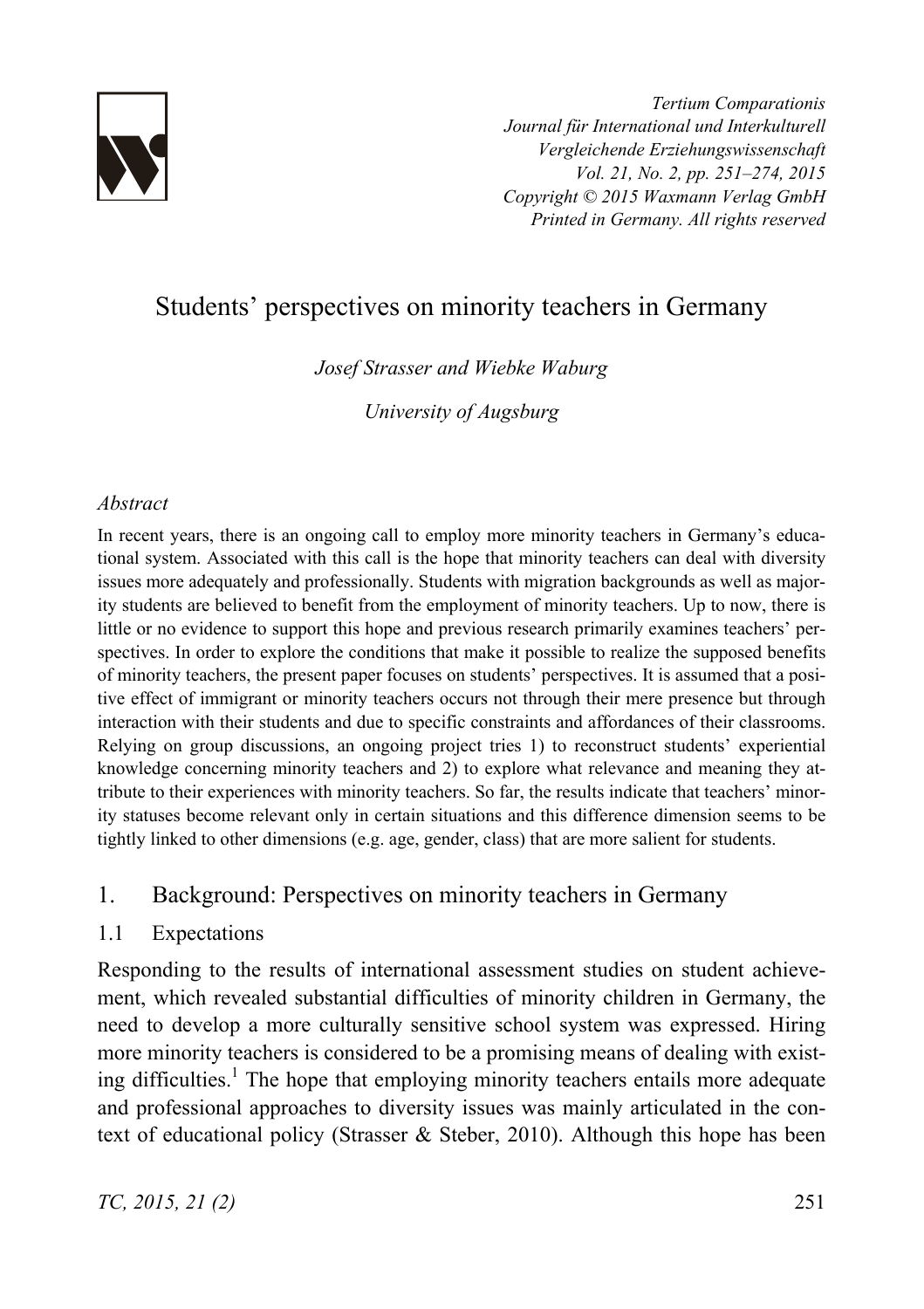expressed repeatedly for more than a decade, there still is little evidence that supports it. Only recently educational science has begun to question the underlying assumptions that the call for more minority teachers is based on and to examine the possible effects and conditions of immigrant teachers' professional actions (Strasser & Steber, 2010; Georgi, Ackermann & Karakas, 2011). In order to explore the conditions for successfully realizing the alleged positive impact, this article focuses on students' experiences with minority teachers. It is assumed that a positive effect of minority teachers occurs not by their mere presence but in interaction with specific constraints and affordances of their professional context. The climate and the interactions with students in the classroom may be of special relevance.

Given the need of providing equal opportunities within the educational system, the call for a more culturally diverse teaching faculty can be based on ethical considerations. Concerning the *empirical* basis for this call, however, there is still little research that corroborates such expectations. Only recently, studies by Edelmann (2006), Georgi et al. (2011), Rotter (2012), Strasser (2013) and Strasser, Waburg and Hummel (2013) have sparked an interest in investigating the specific role of minority teachers. In contrast to the undifferentiated expectations expressed by educational policy, extant research does not suggest a general effectiveness of minority teachers, as the ethnic background of any given teacher does not warrant a general effect (Morris, 2007; Quiocho & Rios, 2000). Nevertheless, it is plausible to assume that minority teachers draw on specific personal experiences that may be useful in overcoming cultural and/or language barriers (Irvine, 1989; Rotter, 2012). Their socio-cultural experiences as well as their potential multilingual competencies (Nieto, 1998) facilitate more deliberate dealings with cultural diversity at schools (Georgi et al., 2011). Minority teachers may also be helpful in establishing constructive relationships between minority parents and the school system (Irvine, 1989; Meier, Stewart & England, 1989; Rotter, 2012). The realization of minority teachers' personal potentials, however, depends on certain context-specific conditions such as school climate, the existence of an inclusive school program and the support from fellow teachers and school administrators (Strasser, 2013). It seems crucial that minority teachers have experience in and engage in different cultural contexts and settings, which may differ in certain aspects from the societal majority. On account of this knowledge about minority culture(s), the demands of society and the educational system, these teachers are seen as 'cultural mediators'. Because minority teachers in Germany have predominantly succeeded in the German educational system, they may be better equipped to understand possible adjustment problems and tensions between the educational systems' demands and specific ethnic cultures. Due to these teachers' educational successes and their status as teachers,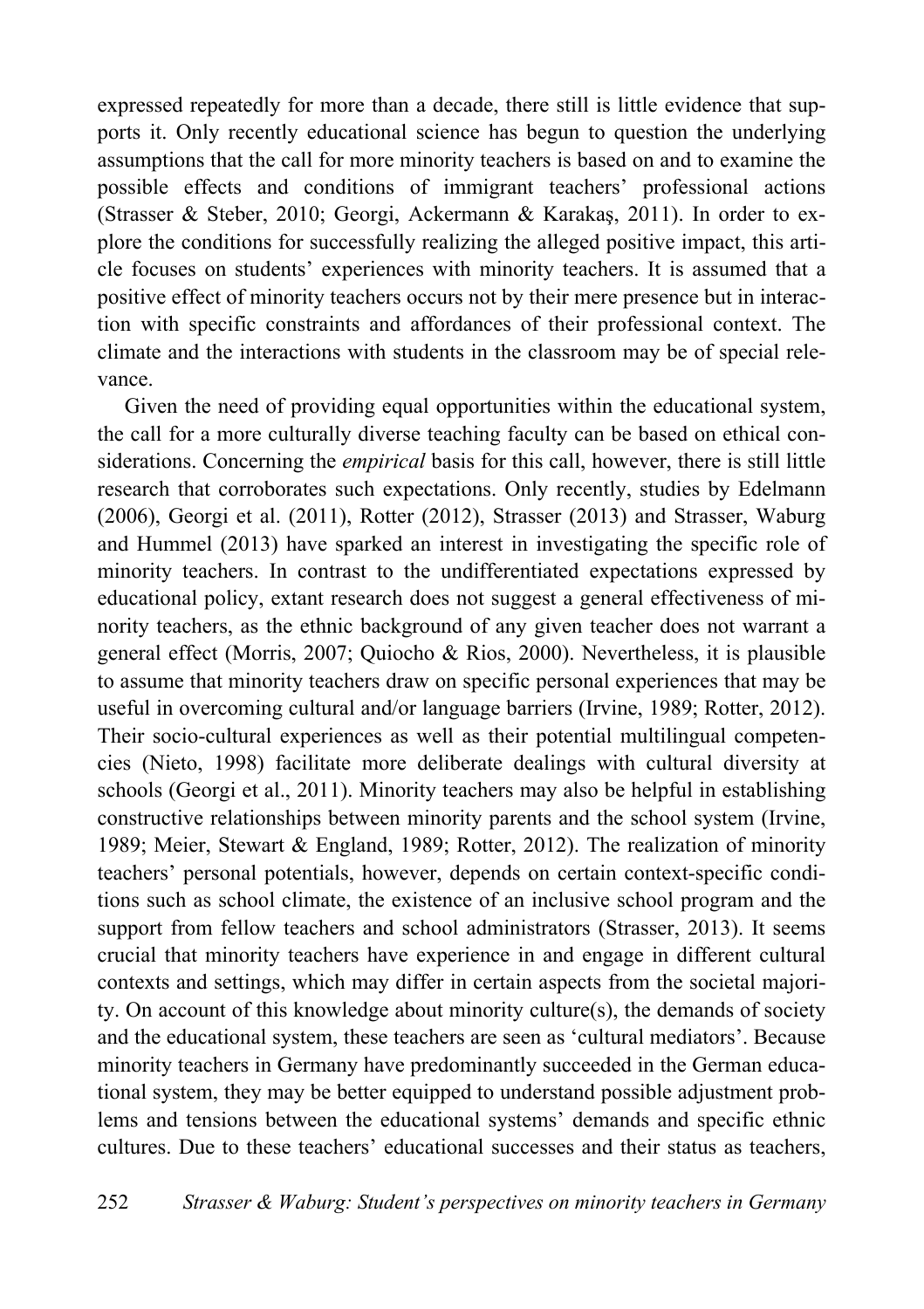they may serve as role models for ethno-cultural minority students (s. below; Georgi et al., 2011).

Their status as teachers and as representatives of society, however, can also work against the aforementioned goals. For example, there is evidence that minority teachers may develop negative images of their own ethnic groups (Tellez, 1999) and pursue strategies that involve dissociation from their ethno-cultural backgrounds in order to be successful (Strasser  $\&$  Hirschauer, 2011). The role of social class differences between and within ethnic groups cannot be neglected either (Morris, 2007). Additionally, it is not clear if minority teachers have specific skills and competencies and how these skills may manifest. If there are specific competencies that enable teachers to deal with cultural diversity, all teachers regardless of their background ought to develop these skills. Hiring more minority teachers appears to be a useful measure when all teachers are simultaneously encouraged to become multicultural professionals. It is counterproductive, however, when diversity issues are delegated solely to minority teachers and become their exclusive domains. Recent research illustrates that minority teachers often have to act as 'lone fighters' (Strasser, 2013), and that existing socio-cultural barriers and differences are reproduced due to the seclusion of minority teachers, as Wilkins and Lall (2011) demonstrate for black minority teachers in the United Kingdom.

In 'classic' immigration countries like Canada and the United States, research interest in minority teachers predates that in Germany. In the United States the issue of minority teachers has been addressed for more than two decades (e.g. King, 1993). Researchers unanimously agree that teachers from diverse cultural and ethnic backgrounds contribute extensively to American education (Easton-Brooks, Lewis & Yang, 2010; Irvine & Fenwick, 2011). A special emphasis has been put on the need for teacher educators to become aware of minority teacher candidates' specific potentials and problems (Kohli, 2009). Hence, there is a wealth of studies that focus on the recruitment and retention of minority teacher candidates (Chen, 2012). Despite the unanimous call for more minority teachers and an abundance of corresponding studies, there is still a limited presence of teachers with diverse cultural, ethnic and linguistic backgrounds at American schools. Current data from the National Center for Education Statistics (NCES, 2009) illustrates that minority teachers are under-represented, which stands in stark contrast to an increasingly diverse student body. After reviewing the existing research about minority teachers in the United States, Chen (2012) notes that the knowledge about minority teachers and their professional strengths is still very limited. Most of the research focuses on teacher candidates and teacher education programs. Both the actual professional action of teachers at school and the student perspective are rarely addressed.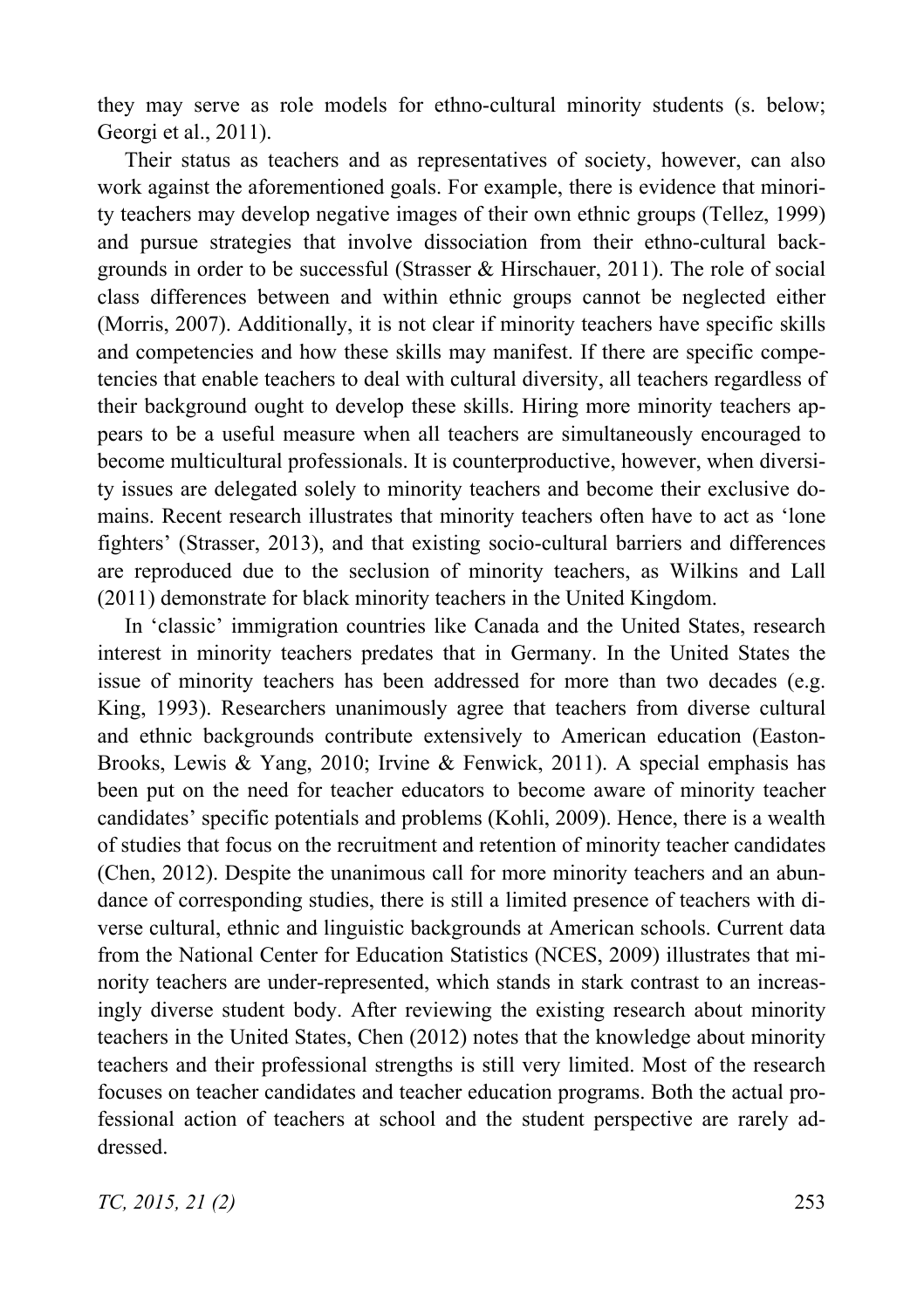#### 1.2 Students' perspectives – a neglected source of information

Existing studies almost exclusively rely on teachers as the sole source of information. Therefore, teachers' actual classroom behavior and professional action is mostly assessed with self-reports and retrospective accounts. Although the proponents of more minority teachers at German schools argue that this would benefit both minority and majority students, the student perspective has been widely neglected. Taking their views into account renders new sources of information accessible and allows researchers to assess aspects such as classroom climate, processes in the classroom and the construction of collective meanings.

In light of the existing literature about teaching and learning in general, it seems strange that research on minority teachers exclusively focuses their perspective. Self-reports by teachers about their professional actions and instructional strategies are generally viewed as problematic (Clausen, 2002); they tend to be considered relevant only when combined with other sources of information (Ditton, 2002). Observations of classroom processes by external, trained observers in turn are considered to be the most informative method for accessing teaching and learning in the classroom. It is, however, questionable whether the observation of individual classes by outsiders is appropriate when it comes to investigating aspects such as social climate, interaction processes and relationships within the classroom. Furthermore, observation data must not be mistaken for an objective image of reality and actual processes. Thus, there is a long tradition of taking students' judgments and views into account, particularly in studies concerned with the 'ideal' teacher (Holl, 2008). When focusing on the assessment of instructional aspects, students' points of view are incorporated in different research paradigms such as the process-, the productand the process-product approaches to teaching (Schneider & Bodensohn, 2008). Students' perspectives are seen as perspectives in their own rights on par with those of teachers and external observers.

As students are irrevocably affected by instruction and teaching, their extensive experience and specific views are especially significant and relevant. The validity and potential biases of students' judgments and statements has been a controversial object of discussion (Gerstenmaier, 1975; Marsh, 1977; Marsh & Hattie, 2002; Stolz, 1997; Toland & Ayala, 2005). The argument that such evaluations are primarily shaped by individual preferences and reflect only common prejudices is now regarded as refuted (Ditton, 2002). It has been suggested that it is possible to differentiate two components of students' judgments: the individual view and a collectively shared perspective (Saldern, 1987; Eder 1996). The commonly shared portion of views in particular is seen as a reliable source. Gruehn (2000) demonstrates that students' statements and evaluations of teaching situations in her study correspond with results based on observational data. Bias effects reflecting subjective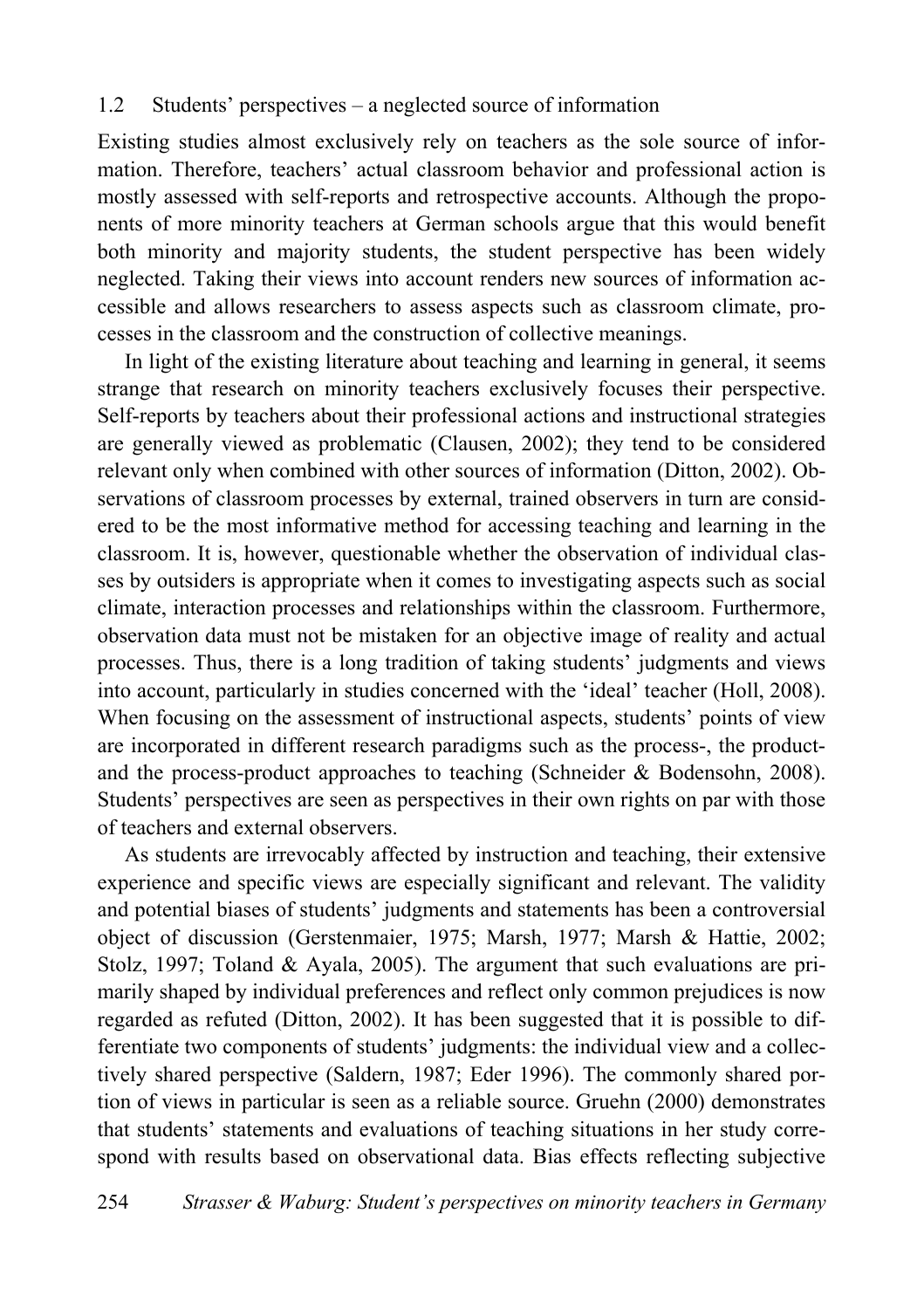preferences proved to be negligible. As Clausen (2002) points out, even if students' perspectives, observational data and teachers' perceptions do not correspond, this cannot be interpreted as judgment error or distortion but is a consequence of the specific perspective. Hence each perspective represents a specific source of validity. Concerning students' perceptions of teaching and classroom processes, it seems to be relevant that their views are closely linked to cognitive and psychosocial criteria (ibid.). These perceptions seem to be, at most, slightly influenced by the personality of the individual student and the structural features of the instructional setting; they are affected much more by the teacher and his/her teaching style and behavior (Ditton, 2002). Following Gerstenmaiers' (1975) distinction between 'love theme' and 'mastery theme', research has differentiated two dimensions or points of reference to describe students' views. The former pertains to aspects like emotional warmth, social competence or individual wish-fulfillment whereas the latter refers to teaching quality, teachers' subject-specific competence and assertiveness (Ditton, 2002).

- 1.3 Minority teachers' importance for students
- 1.3.1 Identity formation and the relevance of role models

Role models play a significant role in subject development and learning. Along with parents, teachers are among the first people in children's lives to serve as role models (Stewart, Meier, La Follette  $\&$  England, 1989). Research shows that they are more important for ethnic minority students than for majority students (Jussim & Harber, 2005). African-American youths' self-concept, for instance, is more susceptible to teachers' judgment and perceptions (Shade, 1983). In addition to their lower social status and weaker performances, they are more dependent on and more strongly influenced by teacher expectations than white middle-class students (Good & Brophy, 1985). Because teachers tend to expect more from White and Asian students than from African-American and Hispanic students (McKnown & Weinstein, 2008), this susceptibility is highly problematic for certain minorities. Teachers that share the same ethnic or cultural background could serve as role models and thereby counteract the alienation between minority children and the educational system (Fryer & Torelli, 2005). African-American adolescents regard schools as part of a culture they do not belong to and that is not congruent with their personal context and frame of reference. The lack of congruence between the values of people's personal contexts and those appreciated and fostered by the educational system may entail that these students feel like strangers in school (King, 1991). The same holds true for students of Turkish descent in Germany (Strasser & Hirschauer, 2011; Strasser, 2012). Consequently, academic success is interpreted as adaptation to the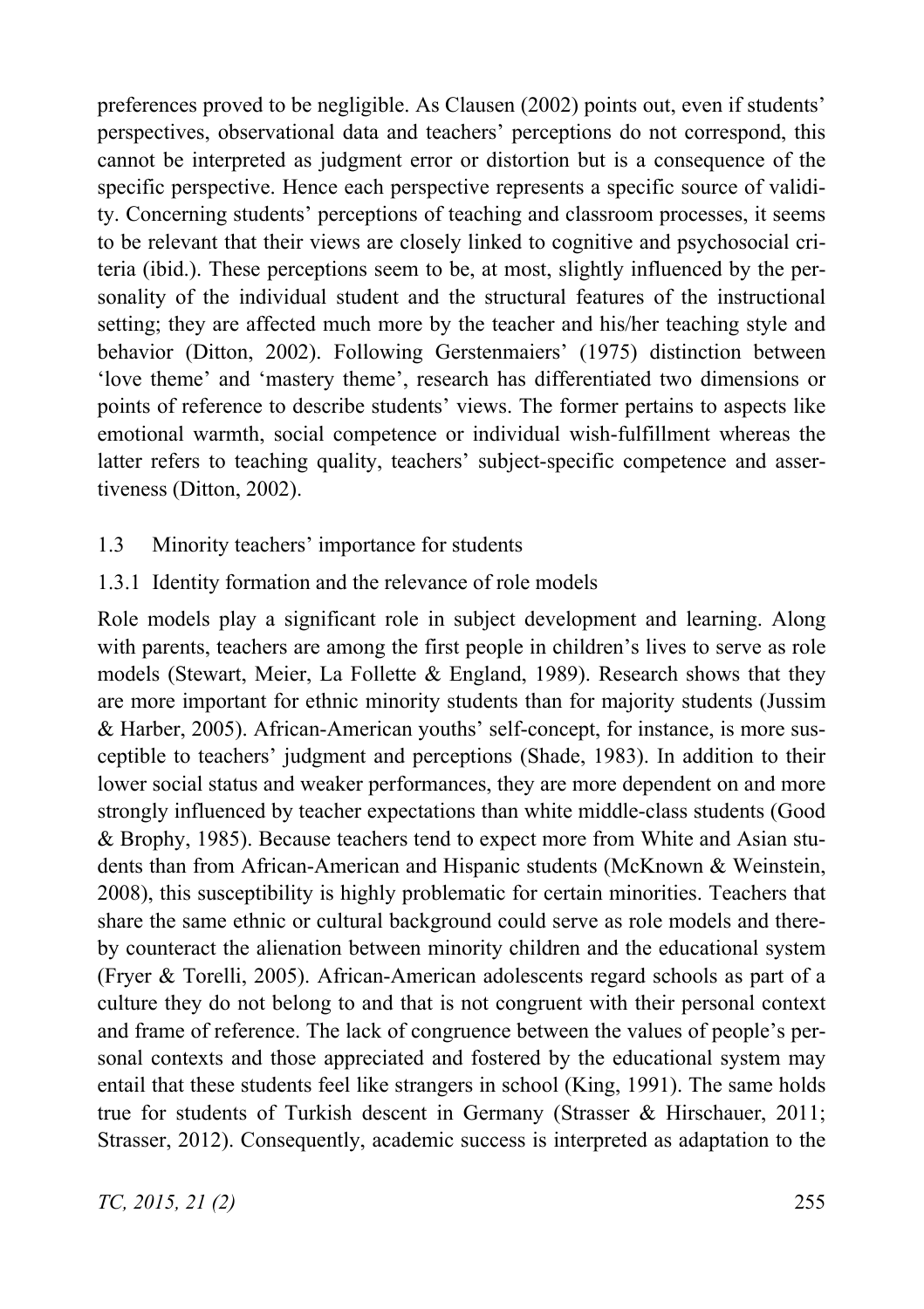majority's norm-system and abandoning one's cultural identity (Ogbu, 2003). Minority teachers hence have the potential to function as examples of how to reconcile academic success and one's ethnic and cultural identity.

There is some evidence (from research in the United States) that suggest that being taught by minority teachers affects minority students' academic performance: They achieve better results on standardized tests, select advanced courses more often, are more likely to go to college and less likely to drop out (Achinstein, Ogawa, Sexton & Freitas, 2010). Such evidence is lacking for Germany. Nevertheless, existing studies do suggest that minority teachers in Germany are also particularly relevant as role models as well as for the identity development of minority students. Not only do minority teachers consider themselves as positive examples for academic success, they also feel that their minority status and corresponding experiences help them relate better to their minority students (Georgi et al., 2011; Rotter, 2012). This suggests another dimension of significance for students beyond academic success and identity formation.

#### 1.3.2 Students' well-being and classroom climate

It is reasonable to assume that the presence of minority teachers may be relevant for emotional and social aspects of minority students' school attendance. As existing research indicates the well-being of the latter is lower than that of majority children (Chiu, Feldman & Rosenthal, 1992; Roebers, 1997; Sam & Berry, 1995). Teacher judgment plays a decisive role for students' well-being: A teacher's evaluation whether a student is well or poorly adapted appears to be strongly correlated to student well-being and teachers tend to judge minority students to be less adapted (Roebers, 1997). This may be due to teachers' expectations concerning students' acculturation, which are usually oriented towards assimilation strategies (ibid.). The well-being of minority students, however, is positively affected when integrative acculturation strategies are favored (Searle & Ward, 1990; Zheng & Berry, 1991). It remains to be determined whether minority teachers' professional action is oriented more towards integrative acculturation strategies than that of majority teachers. It can nevertheless be assumed that the mere presence of teachers with a similar background and diverse experiences may indicate to minority students that ethnic and cultural diversity is appreciated; this is a basic precondition of an integrative school context, which can positively affect the classroom-climate and individual students' well-being. In settings that embrace cultural diversity, people experience their own minority status as less relevant. This correlates to higher levels of well-being (Purdie-Vaughns, Steele, Davies, Ditlmann & Randall-Crosby, 2008; Steele, Spencer & Aronson, 2002). This effect also applies to majority students. Not only are they affected by a positive classroom-climate, they may further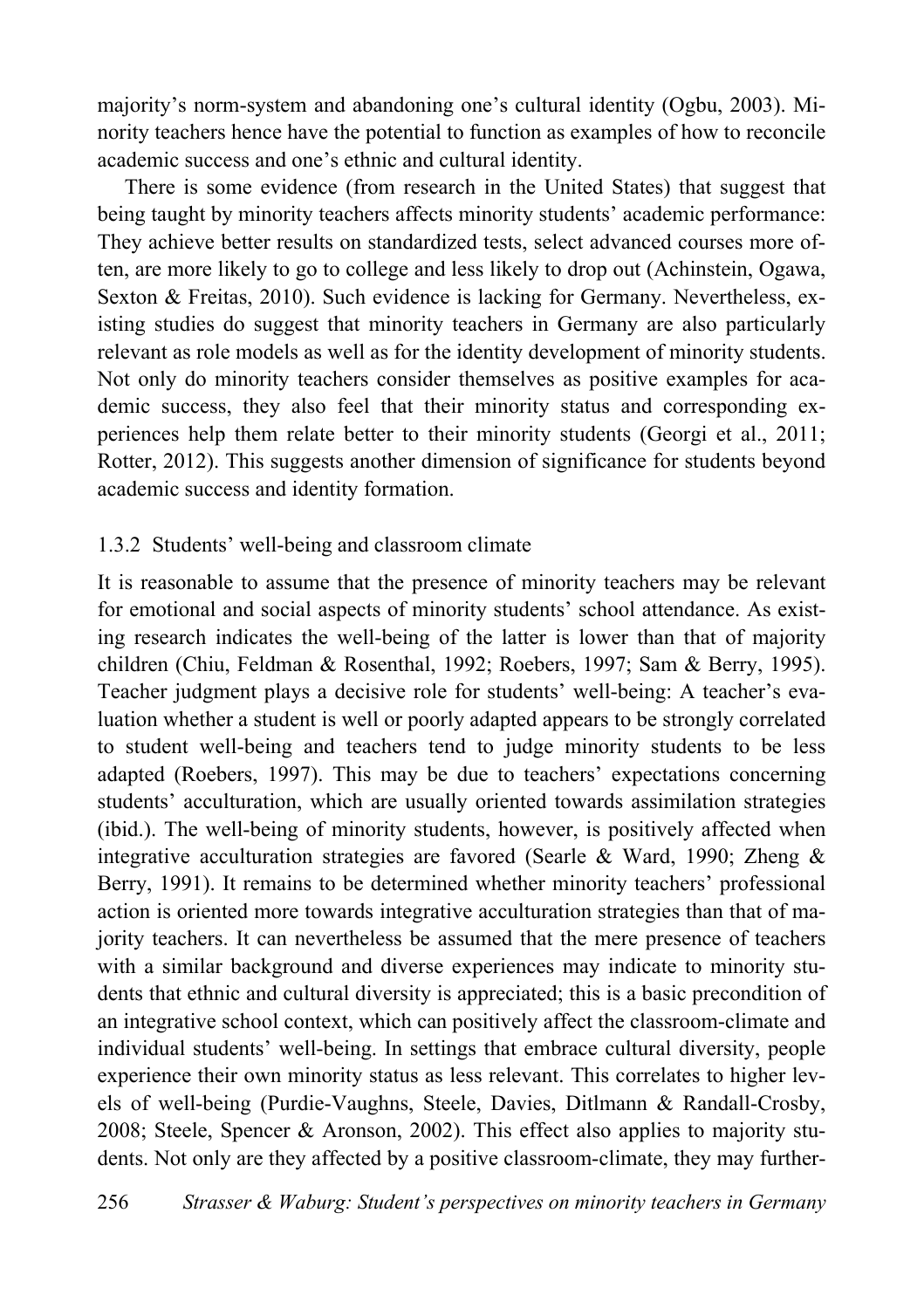more benefit from a culturally diverse teaching faculty that is open concerning the attitudes towards and knowledge about minorities and a multicultural society (Quiocho & Rios, 2000; Shaw, 1996).

#### 1.3.3 Potential challenges for student-teacher relations

Despite the potential positive effects of their presence, there are also specific challenges. It has to be taken into account that a culturally diverse background does not automatically entail appropriate professional action and that ethnic and cultural aspects interact with a series of other potentially relevant difference dimensions in educational contexts such as gender, social class and age (Leiprecht & Lutz, 2005; Weber, 2009; Morris, 2007). Therefore, even if minority teachers and students have things in common, students do not automatically appreciate these commonalities; they may even serve as sources of tension and conflict. Existing research suggests that teachers may expect different things from students with backgrounds similar to their own which strains the relationships between these teachers and their students (Achinstein  $\&$  Aguirre, 2008). The fact that minority teachers have successfully adapted and assimilated to majority culture, its demands and values makes them suspicious for minority students that oppose the majority (Achinstein et al., 2010). There continues to be little research on the effects of ethnic or cultural 'mismatch', meaning when teachers and students are members of different minority groups. Irrespective of the fact whether their presence has positive or negative effects, minority teachers appear to make ethnic and cultural aspects in the classroom more salient due to their presence. The specific meaning for the specific school and classroom has to be negotiated in any given context (Achinstein & Aguirre, 2008; Achinstein et al., 2010).

The relevance and significance of teachers' minority status in actual instructional and school-related interactions has not been addressed sufficiently. Particularly, it has not been investigated from students' perspectives yet because the majority of research draws on teachers' biographies and experiences.

Considering research on students' views and judgments, it seems more than appropriate to take their perspectives about minority teachers into account. *If minority teachers are supposed to make a difference through their presence, attitudes and professional actions, it makes sense to ask: (How) are these (supposed) features of teachers perceived by students?*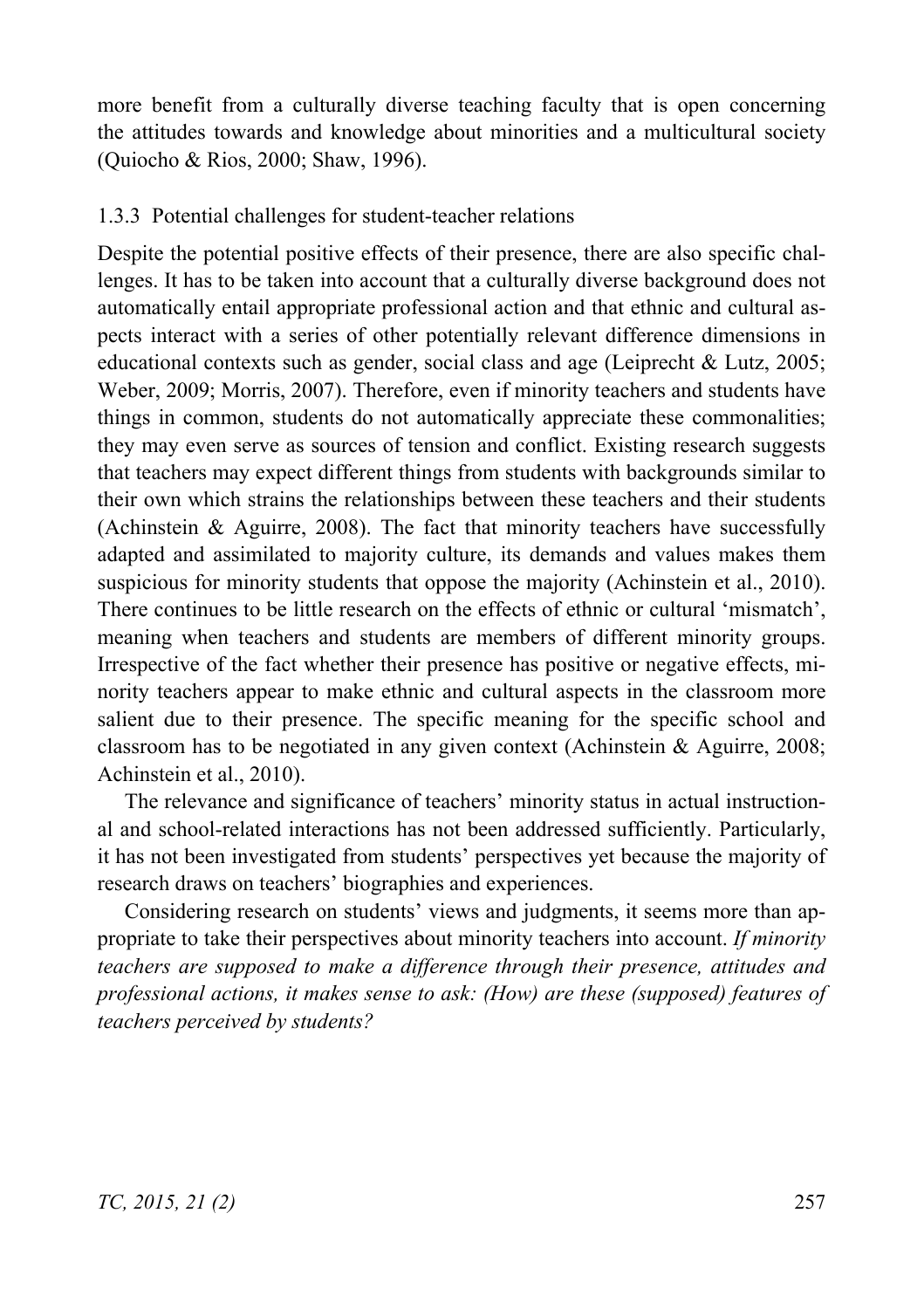# 2. Method

# 2.1 Goal

The objective of the present study is to reconstruct students' implicit and tacit knowledge<sup>2</sup> about school with a particular emphasis on their experiences with minority teachers. We examined how teachers' backgrounds affected students' perspective and how and to what extent cultural or ethnic differences were negotiated. The collective pattern of meaning of teachers' cultural backgrounds should be assessed without instilling its supposed relevance in advance.

#### 2.2 Instrument

In order to study students' perspectives on and experiences with minority teachers, group discussions were carried out. In the German context group discussions are an established research method especially for research on youth and migration (e.g. Bohnsack, 1989; Meuser, 1998; Nohl, 2001). "The method serves to examine collective orientations including the terms and structures of social worlds" (Schittenhelm, 2010, p. 130). Because interview effects are less relevant in discussions than in one-on-one interview situations, the method is considered to be a valuable instrument in cases where participants and interviewers do not have the same background (Herwartz-Emden, 2000); its use seems also appropriate to circumvent the asymmetries of power inherent in intercultural interview situations (ibid.). In light of minority students' experiences with discrimination (Autorengruppe Bildungsberichterstattung, 2012), it may be easier for them to express their opinions and speak freely in group contexts where the power is more evenly distributed.

Successfully conducting group discussions for research purposes presupposes that the groups are pre-existing 'real groups', that is, the people involved have to be members of a group that has experiences in a certain setting in common. We chose groups that constituted a school class throughout a school year and that were taught together by a series of teachers. Shared experiences form the basis for collective orientations that are formulated on a group level (Bohnsack, 1995). "The group discussions are conducted in a non-directive manner, thus enabling the group to develop its own reference terms" (Schittenhelm, 2010, p. 130).

In order to assess students' unbiased opinions about their teachers' minority statuses, it was important not to guide the discussion and specifically ask them to talk about issues of cultural diversity. Therefore, the students were asked about their general experiences at school and concerning all their teachers. As a result, the students automatically talked about the minority teachers in all group discussions but they did not always mention their teachers' migration status. This research approach allows us to the relevance of teachers' minority status as it is attributed by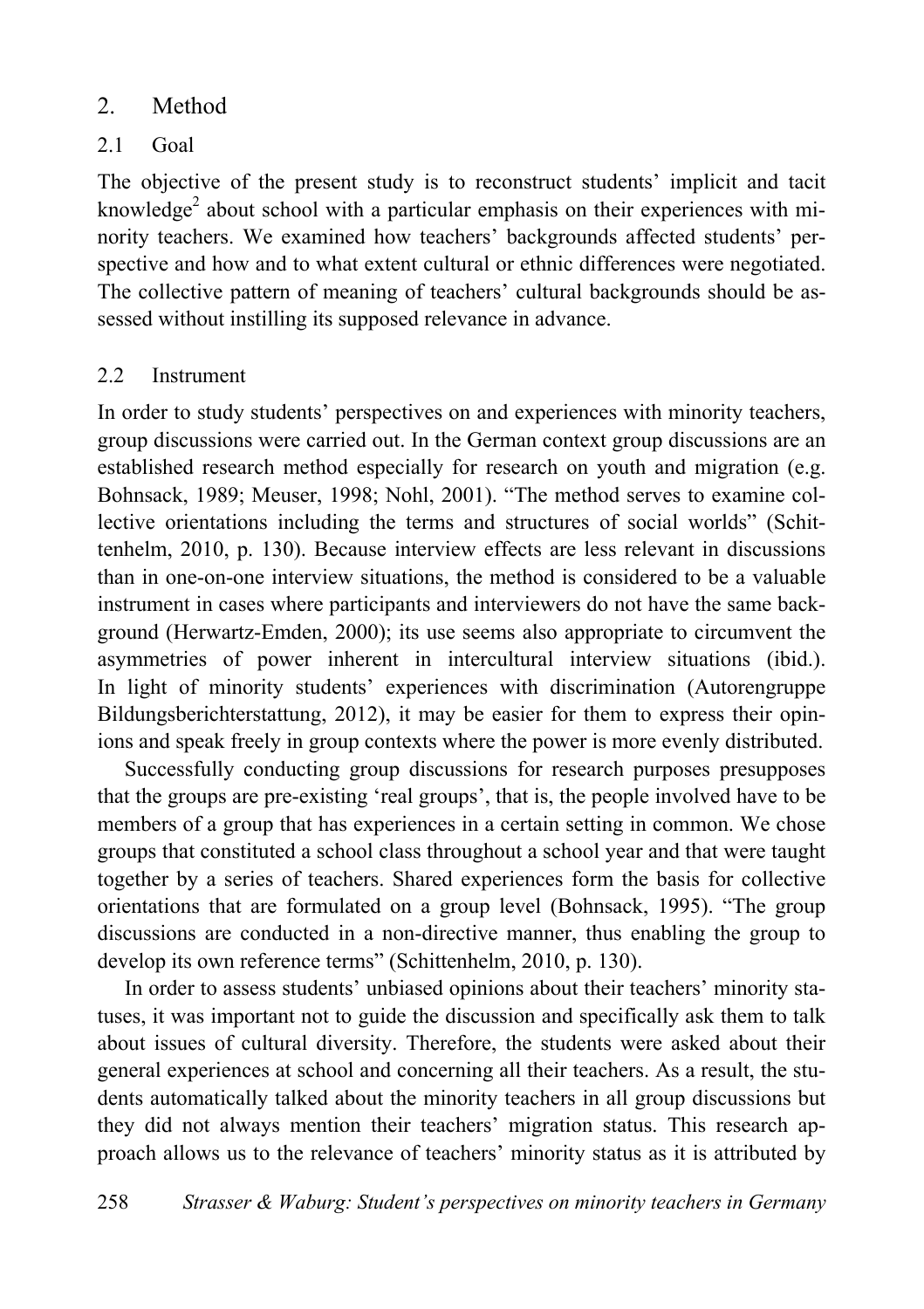the students themselves. Teachers' minority backgrounds were not explicitly addressed by the researchers until the end of the discussion.

#### 2.3 Material and data analysis

The group discussions were conducted in the context of a school project that implemented single-gender learning environments for boys and girls in grades 5, 7 and 9. Two teachers with minority statuses were involved in the school project. Group discussions were held halfway through the school year, in January, and at the end, in July. The discussions were audio-recorded and the verbal recordings were then transcribed. The analysis followed a sequential approach according to the 'documentary method' (e.g. Bohnsack, 2010; Przyborski & Wohlrab-Sahr, 2014). The documentary method distinguishes between an immanent or literal meaning and a documentary meaning (pre-reflective or tacit knowledge) of any given statement. This methodological differentiation results in two work steps: 'formulating interpretation' and 'reflecting interpretation'. "The basic structure of formulating interpretation is the decoding and formulation of the topical structure of the text. … The task of the reflecting formulation is … the reconstruction of the framework of orientation, of the habitus" (Bohnsack, 2010, p. 111). The step 'formulating interpretation' was executed for all eleven group discussions. Those text passages that referred to teachers with a minority status were then further analyzed during the step 'reflecting interpretation'. Repeated comparisons within and between group discussions are an important feature of the documentary method. The following two case studies are the result of these comparisons. The presentation focuses on the main results. Due to the limited space limitations not all interpretative steps that led to these results can be described in detail.

Case 1 focuses on Ms. Kalmer, a female Math teacher of Russian descent. The corresponding material consists of eight group discussions, conducted with four to eight minority and majority students. The empirical material consists of 5 discussions with girl groups in grade 7 (one conducted in January and one in July) and grade 9 (one in January and, two in July) and three discussions with boys in grade 9 (one in January and two in July). Case 2 focuses on Ms. Brecht, a female German language teacher of Romanian descent. The analysis is based on material from three group discussions with girl groups in grade 5, seven to eight minority and majority students (one was conducted in January and two in July).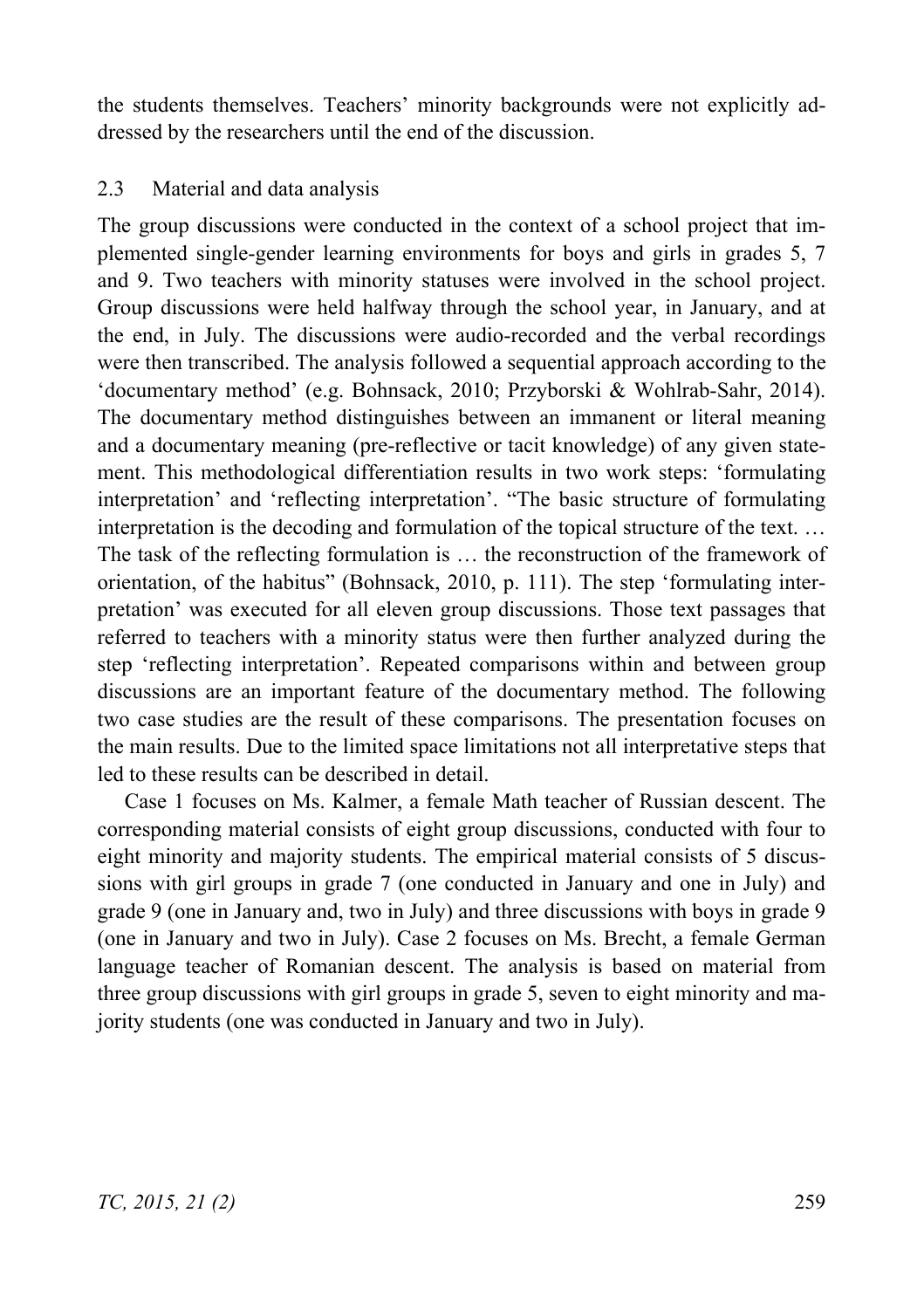# 3. Results

3.1 Case 1: Ms. Kalmer, a math teacher who is of Russian descent ("She's got an accent")

Ms. Kalmer taught girls in the  $7<sup>th</sup>$  grade and groups of both girls and boys in the 9<sup>th</sup> grade. Across all group discussions students talked about subject-specific aspects when describing and evaluating Ms. Kalmers' classes, that is; for the students, her competence as a math teacher was most salient as evidenced by the following statements:

Honestly, I don't think Kalmer is good; I don't like her teaching style, because she's way too strict, well, she just strictly follows the curriculum (Boys,  $9<sup>th</sup>$  grade, July, group 1)

well Ms. Kalmer also gives lessons, and she lets the students participate, for instance by interrogating students  $\dots$  and controlling their homework (Girls,  $9<sup>th</sup>$  grade, July, group 1)

I thought that classes with Ms. Kalmer were more vivid, because we could put our hands up and talk whereas the other teacher Mr. Jehlen, he just reads from his strange transparencies (Girls,  $9<sup>th</sup>$  grade, July, group 2)

It's good that she always wants to know, what our problem is, and mostly when you presented a wrong solution, she specifically points to the individual error and goes through the task again with you (Girls,  $9<sup>th</sup>$  grade, January)

The student accounts especially focus on Ms. Kalmers' emphasis on subject content and her instructional behavior. The way she explains mathematical concepts and the way she engages students in classroom discussions and responds to their needs seems to be particularly relevant to the students. The students also take Ms. Kalmer's other characteristics into account, particularly personality traits such as her gender, age and her physical appearance:

the first impression was, when we first saw her, that she is totally sweet, she was nice, so young and  $[\dots]$  curly hair and looks good, is quite beautiful (Girls,  $7<sup>th</sup>$  grade, January)

She brought strawberries, we ate strawberries in class and she wanted to know about our holiday plans (Girls,  $7<sup>th</sup>$  grade, July)

I think this makes more sense, she is a female teacher … for girls, and for boys it's the other way round, because they have a similar way of thinking or similar experiences, for instance in math (Girls,  $9<sup>th</sup>$  grade, January)

Ms. Kalmer in our class, I really believe that she says … ehm … well she is a woman and now has a boys' class and somehow has to prove that she can control boys and that is what she tries with any measure (Boys,  $9<sup>th</sup>$  grade, July, group 1)

Well Ms. Kalmer is much younger than the other math teacher (Girls,  $9<sup>th</sup>$  grade, July, group 1).

The students do not focus on Ms. Kalmer's ethnic and cultural background. The fact that she is of Russian descent is only mentioned casually when the interviewer

260 *Strasser & Waburg: Student's perspectives on minority teachers in Germany*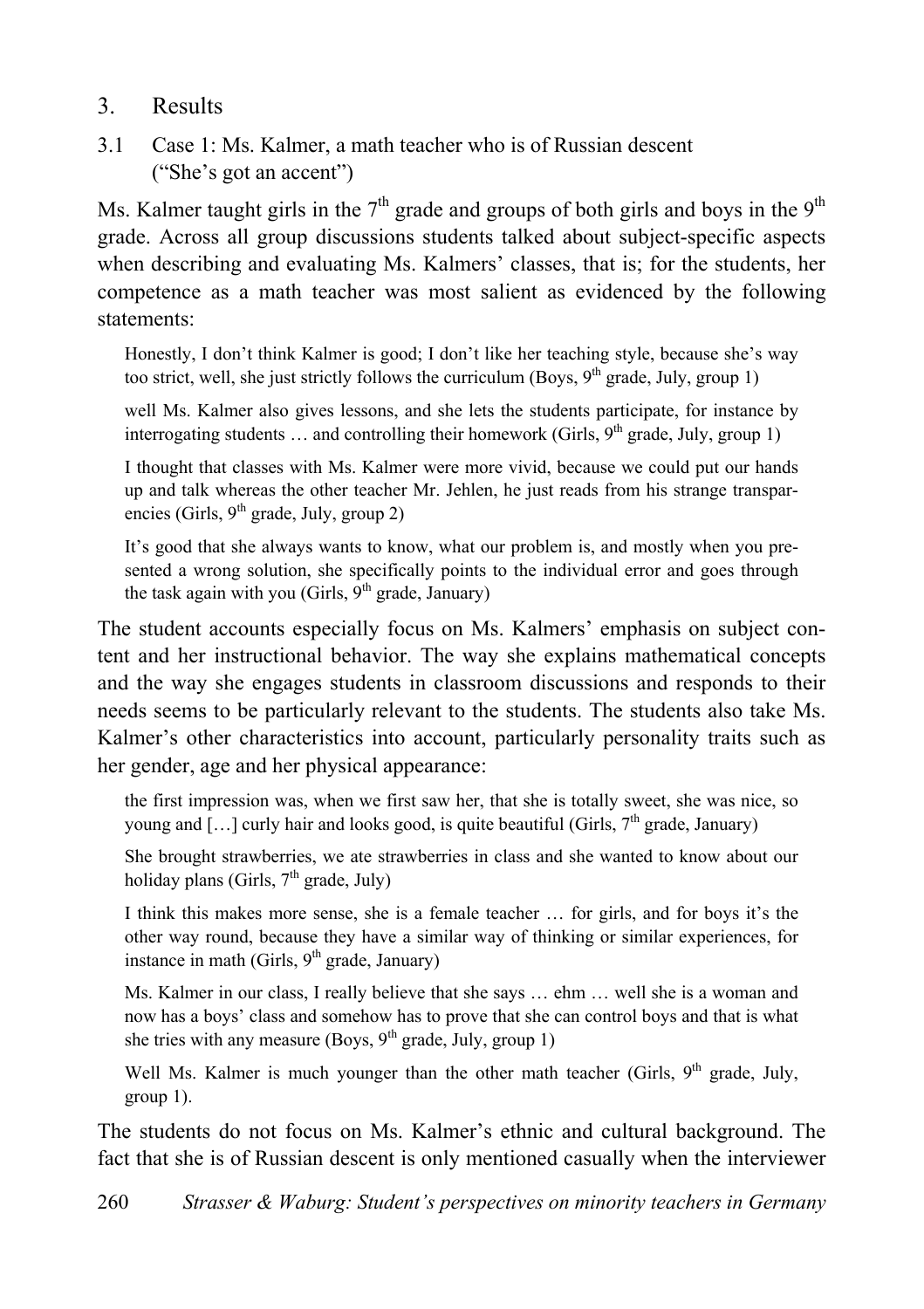asks about this aspect and even in these passages the topic is not discussed extensively. Students merely allude to her Russian accent, as in the following passage:

| -It   | Well the other girls from your group they somehow mentioned that Ms. Kalmer        |
|-------|------------------------------------------------------------------------------------|
|       | is foreign  ehm  does this play any role                                           |
| $S^3$ | Well that                                                                          |
| S:    | Yes with her accent                                                                |
| S:    | $( )$ accent.                                                                      |
|       | Claudia: Yes you notice the accent but she speaks perfect German                   |
| S:    | Yes                                                                                |
| T:    | Well                                                                               |
| S:    |                                                                                    |
|       | Miriam: Well she did not yet bring Vodka if that is what you're aiming at. (Girls, |
|       | $9th$ grade, July, group 2)                                                        |

In this passage, students address the question about Ms. Kalmer's background by referring to her accent. Claudia, however, emphasizes that the teacher speaks perfect German; her accent is not seen as a shortcoming and the students do not convey any further meaning beyond the accidental observation of an individual feature. The interviewer's question concerning the teacher's ethnic background seems to strike the students as odd, which is illustrated by Miriam's caricaturing statement. The ethnic and cultural background is associated with 'folkloristic' particularities that – according to the students – are irrelevant for math classes (just like alcoholic beverages are irrelevant in math classes).

In a group discussion with boys, the interviewer asks a similar question, which the boys disregard. They do not address Ms. Kalmer's background at all; instead they talk about her classroom behavior, her instructional style and their own achievements. They furthermore compare her with a male math teacher.

To summarize, according to both boys and girls, Ms. Kalmer is mainly seen in her role as a math teacher. When they talk about her, subject specific perspectives prevail. The questions that are relevant for the students include: Can I learn something from her? How does she teach her subject? Does she respond to the student's individual needs? Is she fair? The students discuss these issues in their assessment of all teachers, not only in the passages concerning Ms. Kalmer. Gender, age and personality traits are as well, but they seem to play a minor role. Ms. Kalmer's cultural and ethnic background is irrelevant to all interviewed groups and to their experiences with this teacher.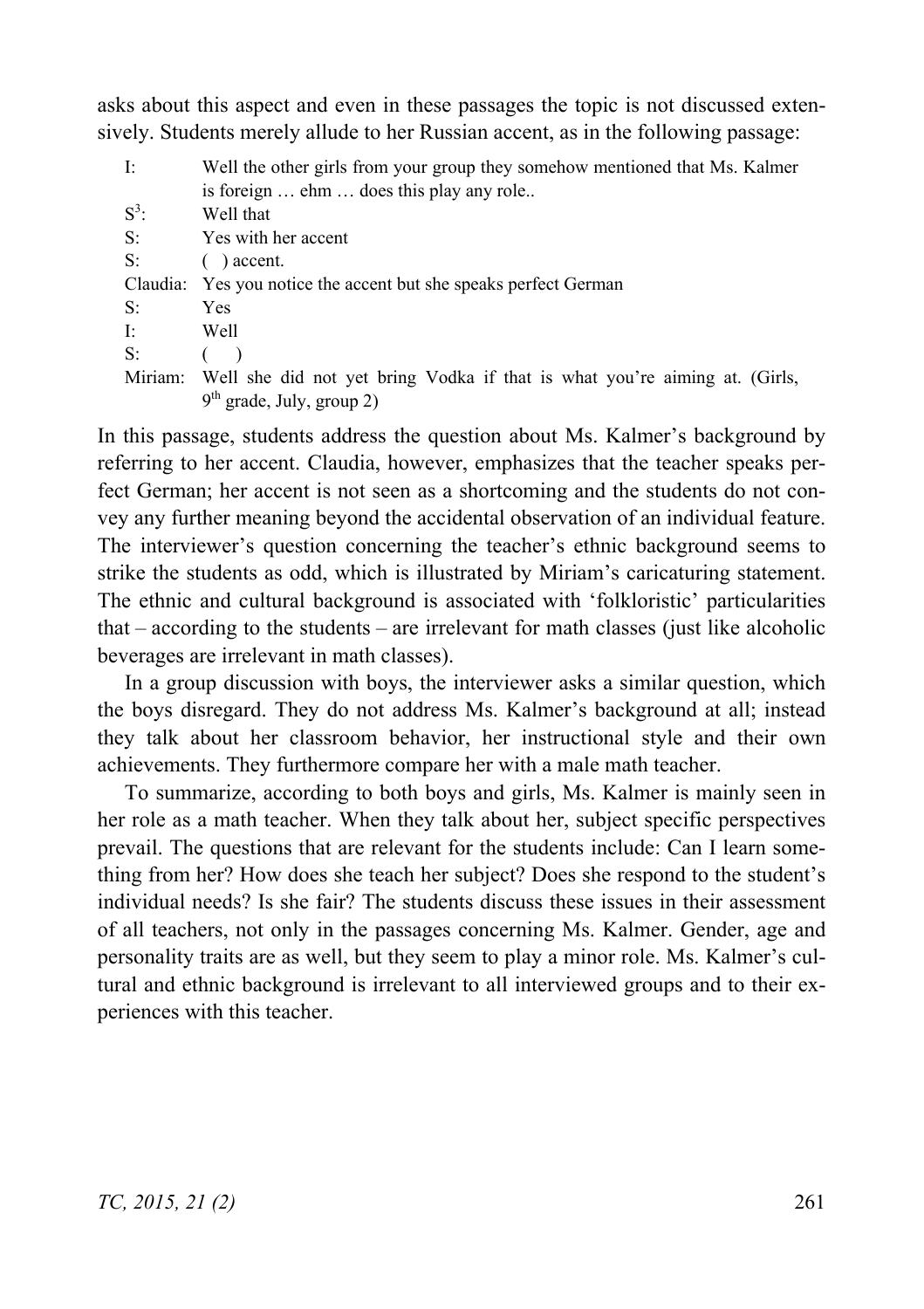3.2 Case 2: Ms. Brecht, a German language teacher who is of Romanian descent ("Hello, we all can speak German. What does she want from us")

Ms. Brecht taught German to a group of girls in the  $5<sup>th</sup>$  grade. Like in case 1, the students focus on different aspects when talking about Ms. Brecht. The first discussion addresses the fact that Ms. Brecht does not only focus on teaching her subject but is also interested in her students in general.

In German, our teacher is quite nice … so for example we always have some kind of small talk (Girl,  $5<sup>th</sup>$  grade, January)

I would have liked it very much … I think it would have been better when our German teacher would have come with us (on a school trip); because we trust her more, it is so much fun (Girls  $5<sup>th</sup>$  grade, January)

The first discussion took place just a few months after the students entered the secondary school ('Gymnasium'). Considering the challenging transition from primary school to secondary school, it becomes evident that social and emotional considerations are relevant to the students. It is important to them to have someone they can trust and relate to in this new environment and context. During the discussions half a year later, Ms. Brecht position as German language teacher becomes more focalized:

Well, she always talks when there is a test, and she always talks about my mistakes, I don't know why. And then she looks at me, and I just think, oh my God, why does she do that (Girls,  $5<sup>th</sup>$  grade, July, group 1)

so most teachers learn it from Ms. Brecht, yes do you know Aylin, well she received that school grade  $\dots$  I think this is totally mean (Girls,  $5<sup>th</sup>$  grade, July, group 1)

Ms. Brecht's teaching … well … for instance Ms. Schiller, the other German teacher explains much better and she somehow does things better, she is nice and does not rant and rave at somebody (Girls,  $5<sup>th</sup>$  grade, July, group 2)

And Ms. Brecht, she says, well in oral exams she is very strict (Girls,  $5<sup>th</sup>$  grade, July, group 2)

Yes and Ms. Brecht always expects the best, in my class you have to work yourself totally into the ground, that is what she says (Girls,  $5<sup>th</sup>$  grade, July, group 2)

Here, the students primarily discuss Ms. Brecht's expectations, her feedback behavior and the way she handles errors. In contrast to the first discussion, the relationship between Ms. Brecht and her students is no longer characterized by trust; instead it is determined by her expectations which are perceived as being very high. The students experience the way she handles errors and failures as shameful exposure.

In addition to Ms. Brecht's teaching style, the students talk about her physical appearance and her social status. They explicitly criticize her tendency to talk about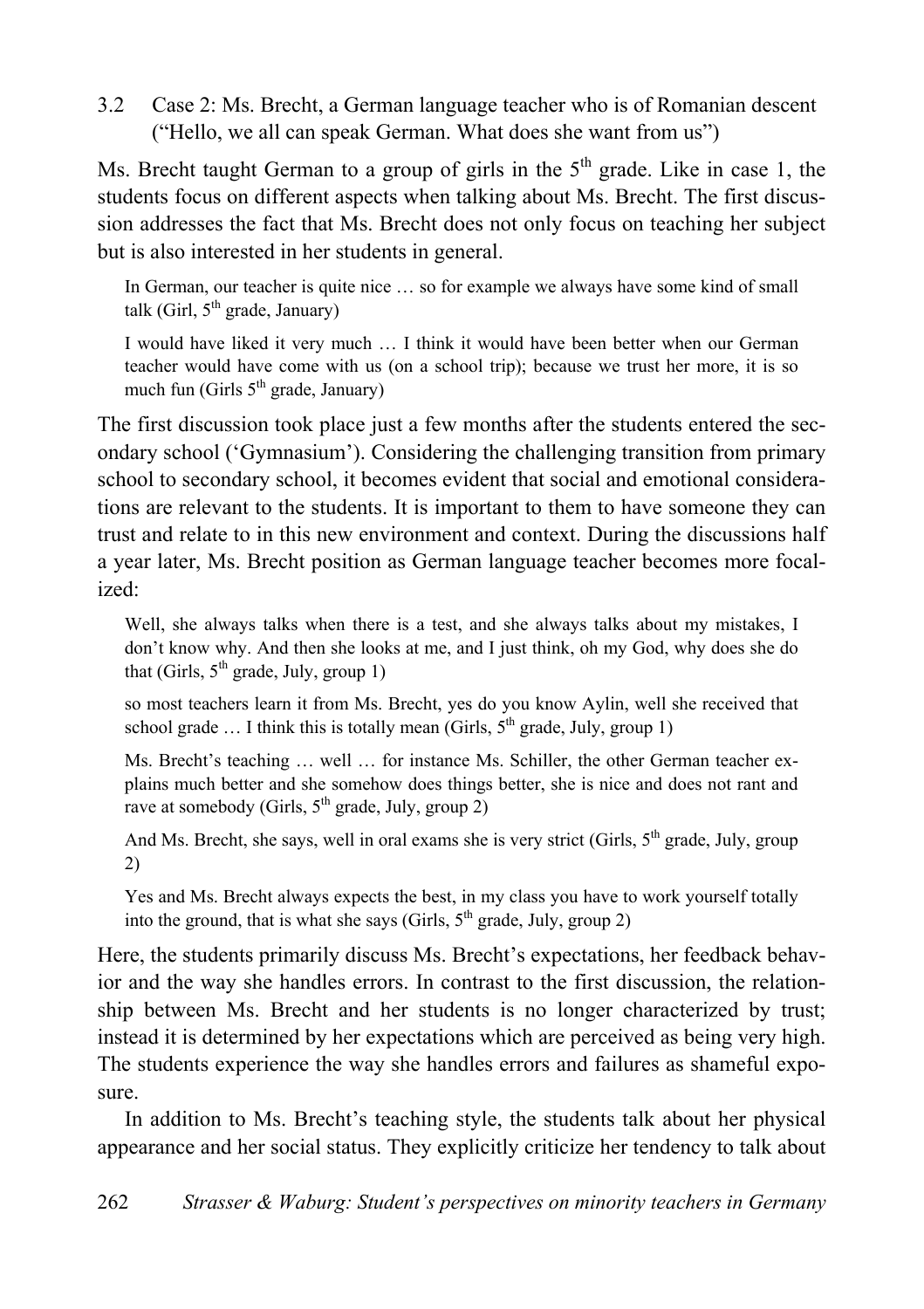expensive things she owns and about her extravagant voyages and holiday trips. They perceive Ms. Brecht as vain and pretentious. Her behavior in that respect – which manifests itself, for instance, when she brings expensive objects to class – is described as inappropriate for a teacher. Ms. Brecht seems to emphasize her social status, which is a tendency the students strongly object to. They feel like their teacher tries to set herself apart from them. The students interpret Ms. Brecht's strategy of social distinction in the context of her minority background. It appears that she developed an assimilative stance towards integration. She feels the need to reaffirm her successful integration by pointing to her (material) acquisitions and achievements.

The students address her ethnic and cultural background themselves, without being prompted by the interviewer. According to the students, her background primarily serves an explanative function. They use it to try to explain their teacher's German lessons, as the following passage shows:

| Ŀ        | You already mentioned Ms. Brecht, that is your German teacher, isn't it?                                                                                             |
|----------|----------------------------------------------------------------------------------------------------------------------------------------------------------------------|
| Sen:     | Yes [several parallel answers]                                                                                                                                       |
| S:       | () that she is very special.                                                                                                                                         |
| Ŀ        | $OK$ , could you $()$                                                                                                                                                |
|          | (Nicole): Yes, I think, she is against foreigners, but                                                                                                               |
| Ŀ        | Against foreigners [astonished]                                                                                                                                      |
| S:       | Why?                                                                                                                                                                 |
| S:       | But she is a foreigner herself $(.)$                                                                                                                                 |
| (Aylin): | Yes because she I think well, Tijana always has the theory, I don't know, if it's<br>true, because she also is a foreigner and may have had difficulties in learning |
|          | German and then she said, that she now makes it worse for foreign children, she<br>makes bad, no  how do you say, she wants to make it more difficult for them       |
|          | to learn German                                                                                                                                                      |
| Trang:   | And she $\sim$                                                                                                                                                       |
| Aylin:   | $\iota$ to be good in German (.)                                                                                                                                     |
| Trang:   | $\sim$ And she always mentions, that we have poor language skills, that we                                                                                           |
|          | are not good and everything                                                                                                                                          |
| Lotta:   | she once wanted to forbid Amely that she speaks at home, Amely is from Ro-                                                                                           |
|          | mania, that she speaks Romanian at home because she, she has that with the                                                                                           |
|          | "sch" and "s"                                                                                                                                                        |
| S:       | Wasn't it Tijana?                                                                                                                                                    |
| S:       | Ehm                                                                                                                                                                  |
| Sen:     | N <sub>0</sub>                                                                                                                                                       |
| S:       | That was $\sim$                                                                                                                                                      |
| S:       | $\mathsf{L}$ still that was the same with both?                                                                                                                      |
| $S$ :    | Yes, the same with both $(.)$                                                                                                                                        |
| Sen:     | [mixed-up talking]                                                                                                                                                   |
| Lotta:   | Then she was, both were hurt by that, because that actually is their mother                                                                                          |
|          | tongue  and then someone comes around and says you are not allowed to talk                                                                                           |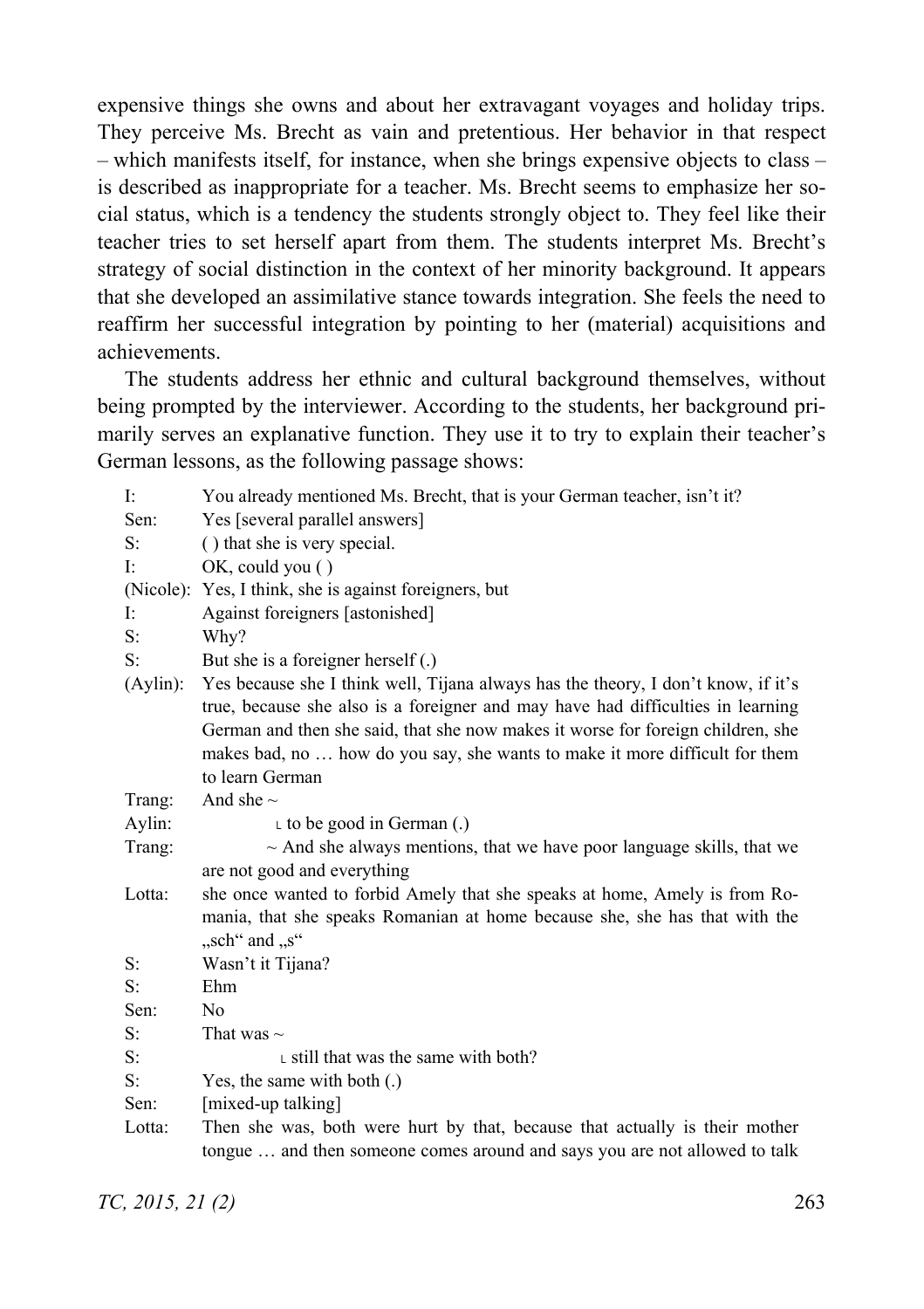|             | your language anymore  ehm, because otherwise they unlearn it and that is<br>their decision, actually, and after school, no one can demand anything really                                                                                         |
|-------------|----------------------------------------------------------------------------------------------------------------------------------------------------------------------------------------------------------------------------------------------------|
| Ŀ.          | Mhm                                                                                                                                                                                                                                                |
| Luisa:      | Well, ehm I also thought this was mean she once went to the parents of each<br>student and told them: your girl cannot speak German at all  ehm, despite the                                                                                       |
|             | fact that Tijana for example speaks German very well, in my opinion                                                                                                                                                                                |
| $S^{\cdot}$ | Sometimes she confuses some                                                                                                                                                                                                                        |
| Luisa:      | $\perp$ Yes                                                                                                                                                                                                                                        |
| $S$ :       | $\sim$ articles or                                                                                                                                                                                                                                 |
| Sen:        | [mixed-up talking]                                                                                                                                                                                                                                 |
| Luisa:      | Well, Tijana sometimes confuses the articles or she may confuse some of these                                                                                                                                                                      |
|             | words  just because, well, she is from a different country, but I think it is real-                                                                                                                                                                |
|             | ly mean that Ms. Brecht wants to make it so much harder for us foreigners, be-<br>cause  well, OK, my parents are from a foreign country but actually most are                                                                                     |
|             | $\ldots$ $\sim$                                                                                                                                                                                                                                    |
| $S$ :       | But you can speak German really good.                                                                                                                                                                                                              |
| Luisa:      | $\sim$ Yes, actually most of those who are sitting here, their parents may be foreign-<br>ers, but they are born here in Germany, except some  but I think it is some-<br>how mean, we also belong somehow to Germany. So, we too are Germans, be- |
|             | cause we are born here, I have a German passport, thus I also belong to it  and                                                                                                                                                                    |
|             | hence I think it is very mean to call me a foreigner                                                                                                                                                                                               |
| $S$ :       | Yes                                                                                                                                                                                                                                                |
| Trang:      | Once it was, I don't know, that a girl did not know the actual holiday. And then                                                                                                                                                                   |
|             | she said, we are in Germany here, you have to know all the German holidays<br>(Girls, $5th$ grade, July, group 1)                                                                                                                                  |

When the interviewer asks about Ms. Brecht, one student mentions that she is "very special", which alludes to the fact that she seems different from other teachers in specific ways. Despite the negative connotation of this statement, the student is reluctant to elaborate. Although there are hints that something is wrong with Ms. Brecht, their nature is not explicitly addressed initially. Only when the interviewer follows up on the question, Nicole explains in her connecting claim: "I think she has something against foreigners." By saying this, she makes a serious accusation and the following mix of voices indicates that some of the students are surprised by this statement. The interviewer wants to know more and another student also demands an explanation. She points out that Ms. Brecht is also a foreigner which calls the accusation into question. At first, the students seem to disagree about Nicole's proposition. Over the course of the following discussion Aylin, however, mentions an absent student's 'theory'. The use of the term theory indicates that the students are looking for an explanation. They are bewildered by the teacher's behavior and try to make sense of it. The 'theory' that Tijana allegedly proposed refers to Ms. Brecht's personal migration history. The theory assumes that she had difficulties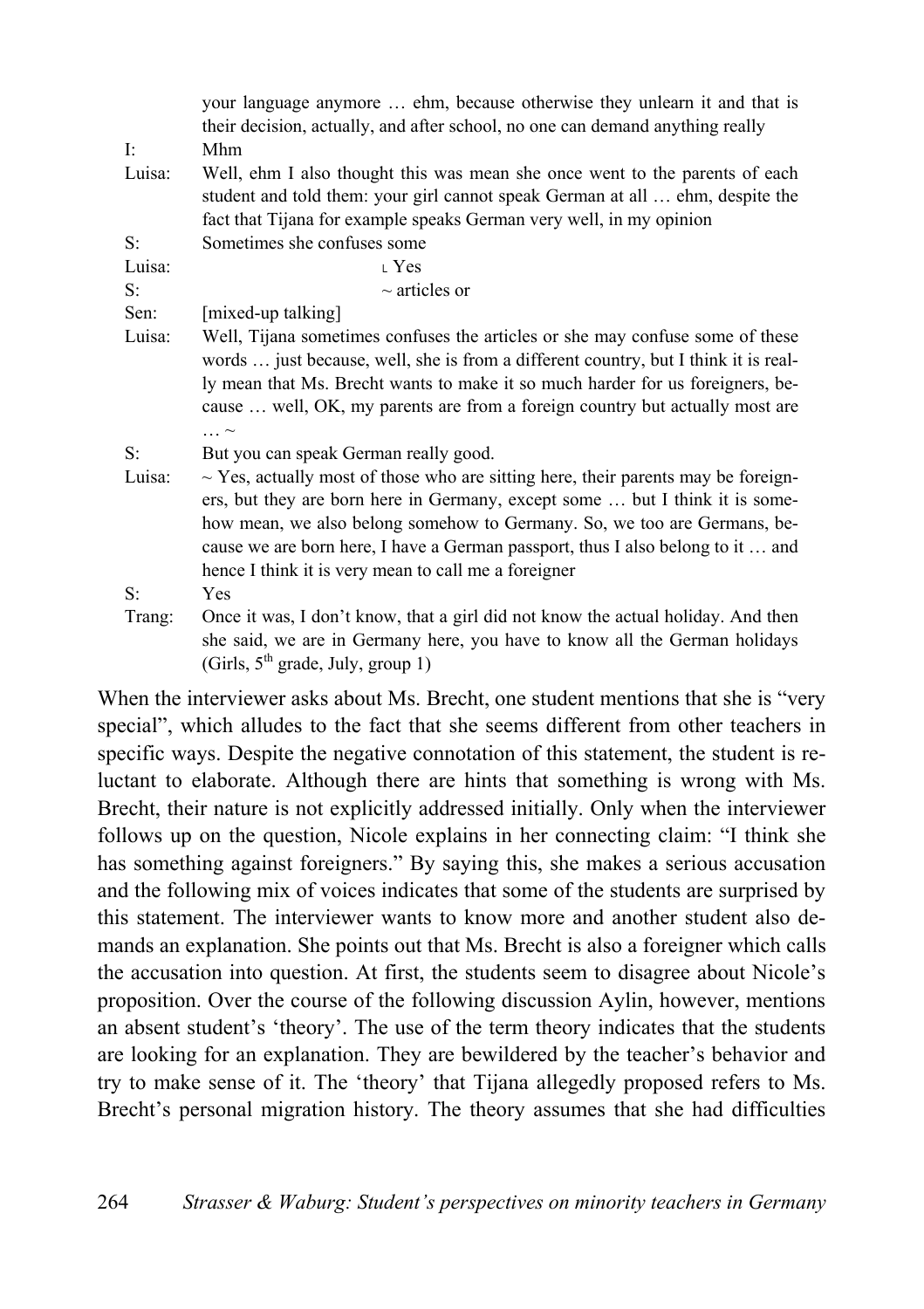herself when she was younger and that she therefore wants to make the lives of foreign children as difficult.

When they talk about Ms. Brecht's ethnic background, the students do not declare their solidarity with her or emphasize similarities; instead they define her in opposition to themselves. Ms. Brecht's migration history is something of the past ("She *was* a foreigner herself"). Her status as a foreigner is in the past whereas she several times addresses her students as such. The fact that they are repeatedly reminded of their foreign descent makes it difficult for them to sympathize with the teacher. They do not experience the migration history as a common ground but as something that separates them from their teacher. They, furthermore, do not perceive her actions as supportive. Instead they feel that Ms. Brecht deliberately tries to erect barriers that hinder their development. In the course of the discussion, the students find further evidence for Ms. Brecht's supposed xenophobic stance. They perceive the fact that she forbids them to talk their mother tongues at home as a serious transgression of boundaries. Furthermore, they consider it as embarrassingly impertinent that she exposes their poor language skills to anyone – that is, particularly to other teachers and parents.

In the course of the discussion, the students talk vividly and reject the teacher's deficit orientation. They support each other and affirm each other's competencies and strengths. The students and their teacher obviously do not agree about the student's language skills. The students are unable and unwilling to accept their teacher's criticism. They possibly feel that Ms. Brecht does not acknowledge that German is not their mother tongue and that they can actually speak German quite well. Thinking of Ms. Brecht as xenophobic helps them to make sense of the teacher's behavior. Considering findings about the development of the academic self-concept (Dresel & Ziegler, 2006), this may also be interpreted as strategy that helps students protect and maintain their self-concept. If the teacher is xenophobic, her criticism and demands are unfounded and there is no reason for the students to doubt their own language skills.

Over the course of the school year, the students' opinion about Ms. Brecht changes and she is described and judged differently. The students appear to be ambivalent because, even towards the end of the school year, there are favorable statements about Ms. Brecht. Evaluation of her personal teaching style, however, prevails. The ways in which she handles errors and her feedback behavior appear most relevant for the students.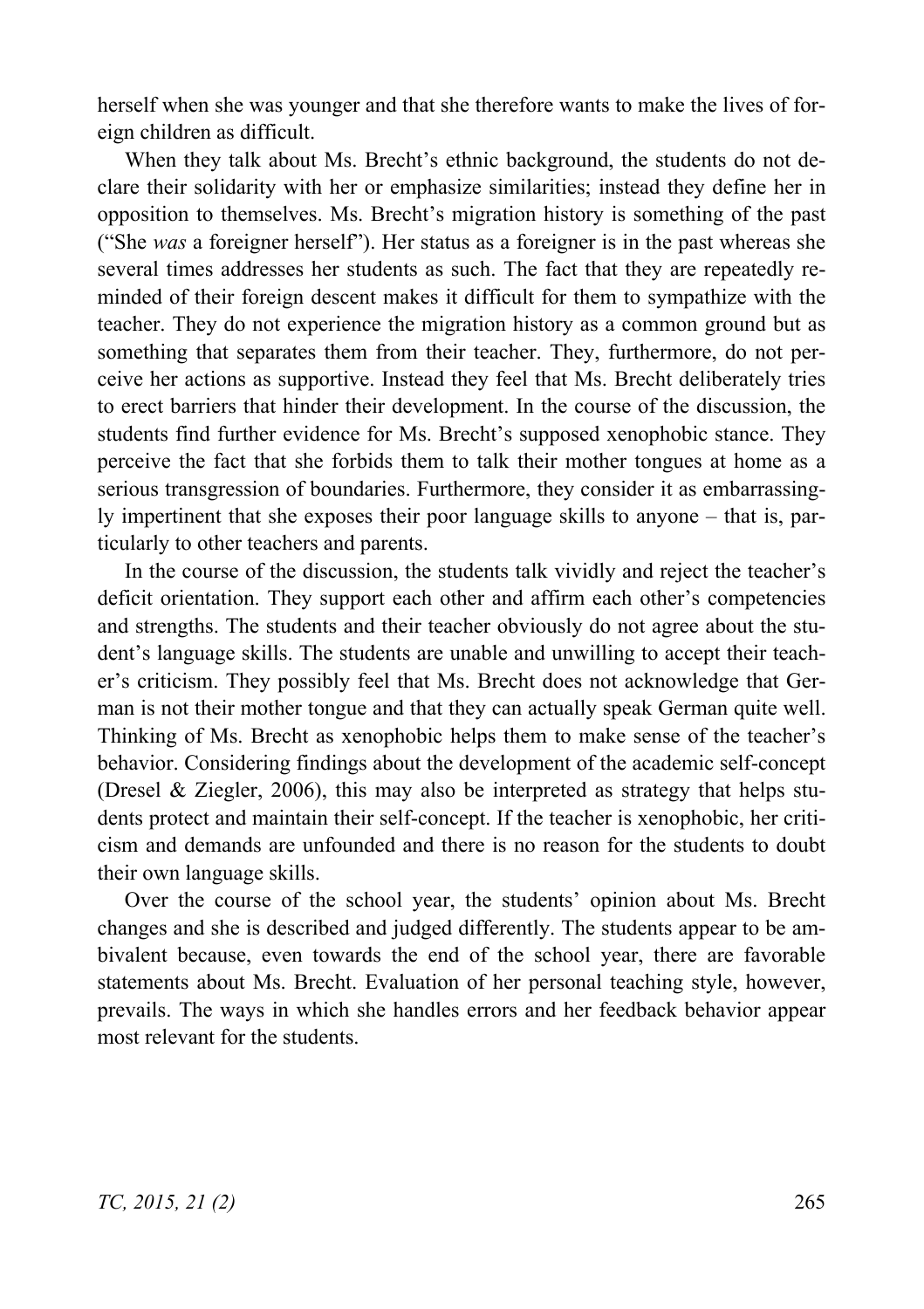#### 4. Discussion

The purpose of the present study was to explore students' perspectives about the ethno-cultural backgrounds of their minority teachers. The starting point was the allegedly positive effect of minority teachers concerning more culturally sensitive schooling. Due to the scale and the exploratory character of the study, we do not want to overstate the conclusions drawn from the presented results. Nevertheless, the two presented cases illustrate different aspects that seem to be relevant from students' perspectives. Although there is little research that takes students' perspectives on this subject into account, the research that does exist suggests that 1) students may consider their minority teachers as role models and 2) minority teachers may foster students' well-being. Nevertheless, 3) certain tensions and challenges in the relationship between minority teachers and students may arise. The manifestation of the last two findings depends on the individual teacher's attitude towards integration and acculturation. General research on students' perspectives about their teachers indicates that they use two points of reference: 'love' and 'mastery'. We will discuss the results of our study in the light of these aspects.

The two cases illustrate that minority teachers do not necessarily meet the high expectations that are placed on them by educational policy. Their minority status and ethno-cultural background is not automatically relevant to their students. In case 1, the students disregard and do not address this "dimension of difference." Indeed, the students mention Ms. Kalmer's perfect German skills, so she could potentially serve as a role model in this respect. It is also possible that her migration background is irrelevant for the groups' framework of orientation. Nevertheless, it could be significant for individual students.

In case 2, the teacher's minority background becomes relevant over the course of the school year and it seems to be closely connected to her classroom behavior and instructional expectations. The students do not see the teacher's background in a positive light and as a marker of difference. Although the teacher could serve as a role model successfully overcoming language deficits because of her personal educational experience, the students are unable to see her as such. This may be due to the way the teacher interact with them and the way she communicates her expectations, which the students experience as an "imposition." We may conclude that teachers' ethno-cultural backgrounds become relevant for students when they assign a function to it, especially when they look for explanations. Hence, they develop 'theories' that explain the teacher's behavior. In other instances, they invoke the teacher's background when they want to differentiate or reassure themselves. It is important to note, that students' perceptions are not stable over time and across groups. This demonstrates that the relevance of teachers' backgrounds is mutually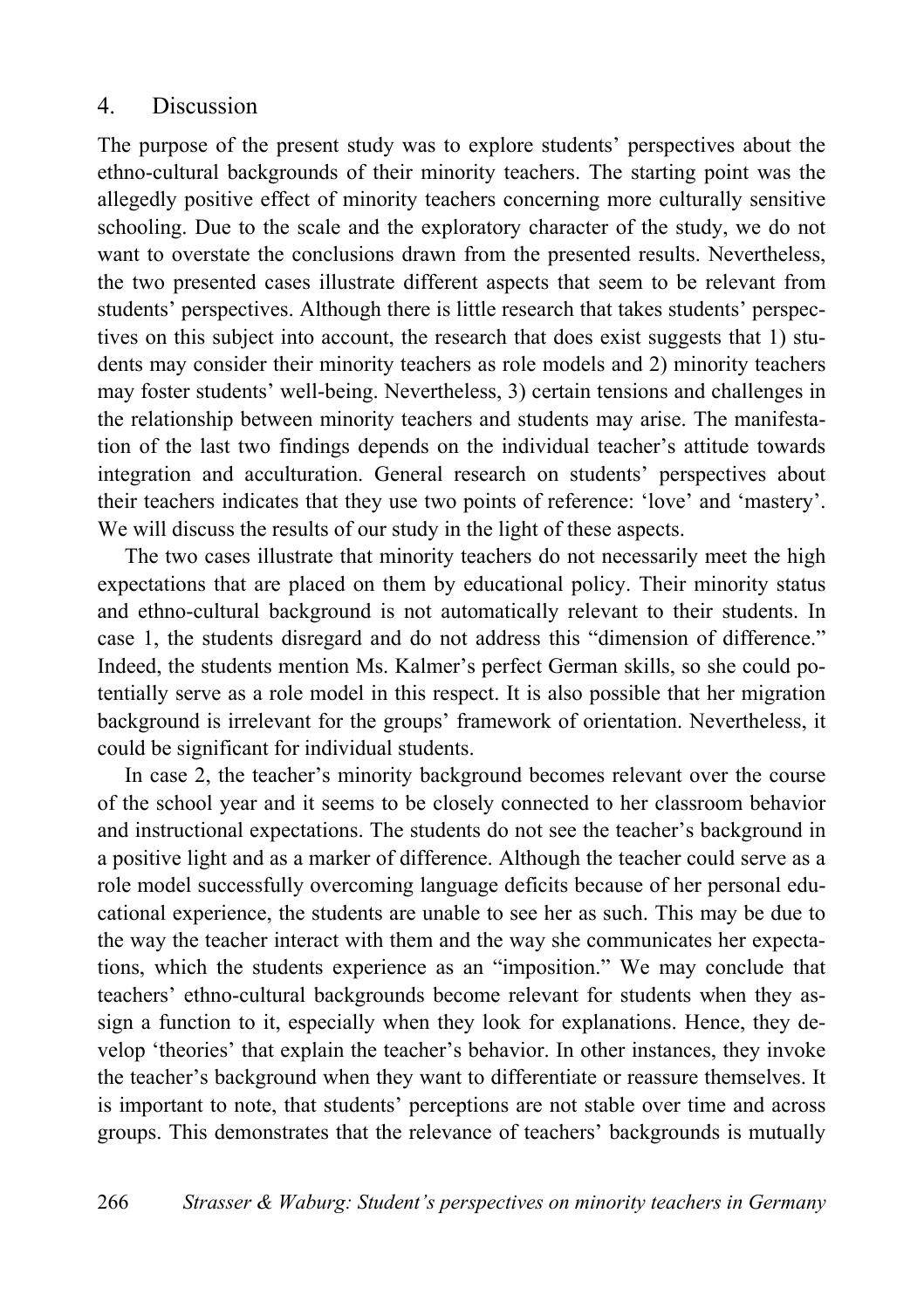constructed and depends on the specific context. The cultural background in and of itself hence has no further meaning but gets relevant only in complex interaction processes.

In light of existing research about students' perspective and judgments, this conclusion is not surprising. It has been demonstrated repeatedly that demographic aspects (like gender, age, etc.) alone play a minor role at best (Ditton, 2002). Any given teacher's personal attitudes and preferences are far more important for students' judgments. Their perspectives may evoke two different dimensions which Gerstenmaier (1975) calls the 'love theme' and the 'mastery theme'. The first dimension involves socio-emotional aspects whereas the second is associated with teachers' subject-specific competencies, teaching styles and their classroom management. How a teacher is judged by students is mainly determined by his/her instructional behavior that balances the love and the mastery theme: A good teacher – according to the students – delivers vivid lessons, is knowledgeable in his or her subject, maintains good relationships with students and is fair and just (Ditton, 2002, p. 267).

In the presented case studies, the mastery theme prevails in case 1. The relationship between the students and their math teacher appears undisturbed and therefore, socio-emotional aspects do not need to be discussed. The teacher can be judged based on her main 'function', which is being a competent math teacher. In case 2 the love and mastery themes become blurred over time. This may be due to the teacher's failure to communicate her subject-specific expectations in a way that the students perceive as just and fair. Consequently her subject-specific expectations and instructional behavior – such as exposing students' mistakes and deficits – damage her previously good relationship with the students. While she initially meets the students' social and emotional needs when they are new at the school, this equilibrium is lost later when subject-specific expectations become prevalent. The failure to mediate between 'love' and 'mastery' may be due to the teacher's attitude and personal experiences. Obviously becoming fluent in German is very important to her. Judging by the students' statements, her attitude about integration is assimilative and she favors corresponding acculturation strategies.

It still remains to be seen whether the professional behavior of minority teachers is based on more assimilative, integrative attitudes and if there are systematic differences between majority and minority teachers. Georgi et al. (2011) and Rotter (2012) suggest that minority teachers may use their languages of origin to express a – possibly only domain-specific – assimilative attitude: Although minority teachers may speak their languages of origin in the classroom, this language use is restricted to situations that involve disciplining of students and the clarification of extracurricular issues. Despite the possibility to rely on and use multilingualism,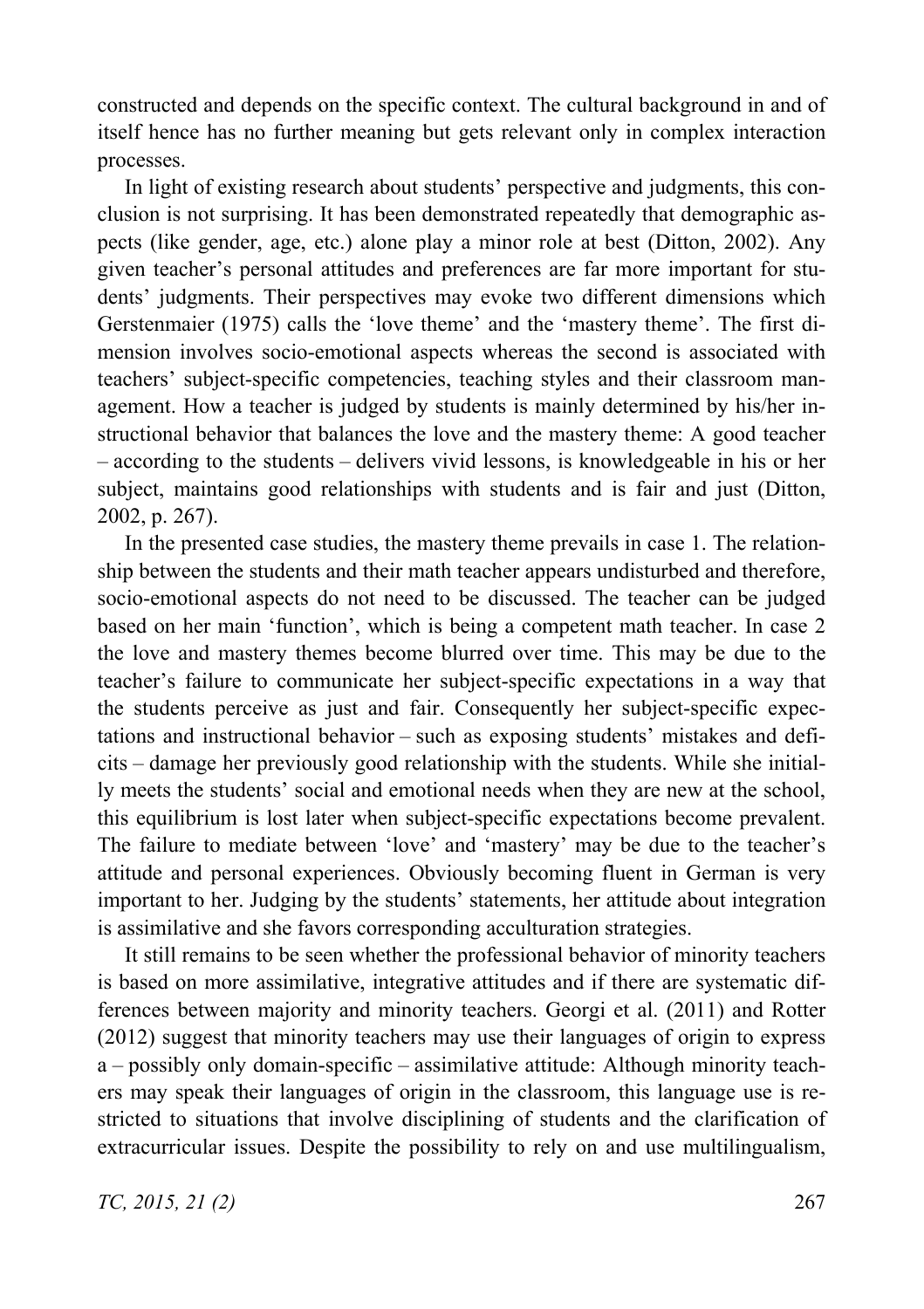German is seen as the one and only language of instruction (Georgi et al., 2011). This also seems to be Ms. Brecht's stance. She may be correct in supposing that fluency in German is a precondition for a successful educational career at Germany's higher secondary schools and may also protect students from discrimination, but she is unable to convey her position in a way that is acceptable for her minority students. By identifying her students' mother tongues as the source of their deficits, she does not take their multilingual resources into account. Furthermore, she does not consider students' use of their mother tongues as a resource that has diagnostic and prognostic value. Taking the potential of languages of origin into account is important in order to foster language skills (Gogolin, 2008). Hence, the students fail to recognize Ms. Brecht's intention to help further their German language skills. They feel like their abilities are not appreciated and it is possible that they interpret this as an attack on their academic self-concept<sup>4</sup>. This attack compromises their identity in ways that are only explainable through the supposed xenophobic attitude of the teacher. Although this 'theory' seems to be rather farfetched because Ms. Brecht is of foreign descent herself, it is reasonable to assume that her attitude depends on her biographical experiences to a certain extent. The experience with migration and integration processes does not necessarily entail a uniform stance towards acculturation. According to Berry (1980), we can differentiate four different attitudes and acculturation strategies: assimilation, integration, segregation and marginalization. Ms. Brecht seems to favor an assimilative strategy which may have helped her to succeed in the German educational system and become a teacher.

Ms. Brecht's attitude in and of itself does not necessarily determine the students' perceptions; instead they are concerned about the way she translates said attitude into instructional behavior: She has high expectations but does not frame them in an encouraging manner. That minority teachers are able to create learning environments that challenge minority children in particular is indeed an expectation that is associated with the recruitment of minority teachers (Strasser & Steber, 2010). Highly demanding learning environments, however, are only effective when they instill positive expectations in students with respect to their competencies (Jussim & Harber, 2005). By focusing on the students' deficits, Ms. Brecht accomplishes the opposite effect. We can only speculate what has led to this deficitoriented attitude. The students' theory is backed by existing research which demonstrates that teachers who successfully completed the educational system may have developed negative images of their own minority group (Tellez, 1999). This may be an effective strategy to avoid the effects of negative stereotypes associated with one's group of origin (Strasser, 2012). A study with Turkish students in Germany reveals that setting oneself apart from the Turkish community seems to be a com-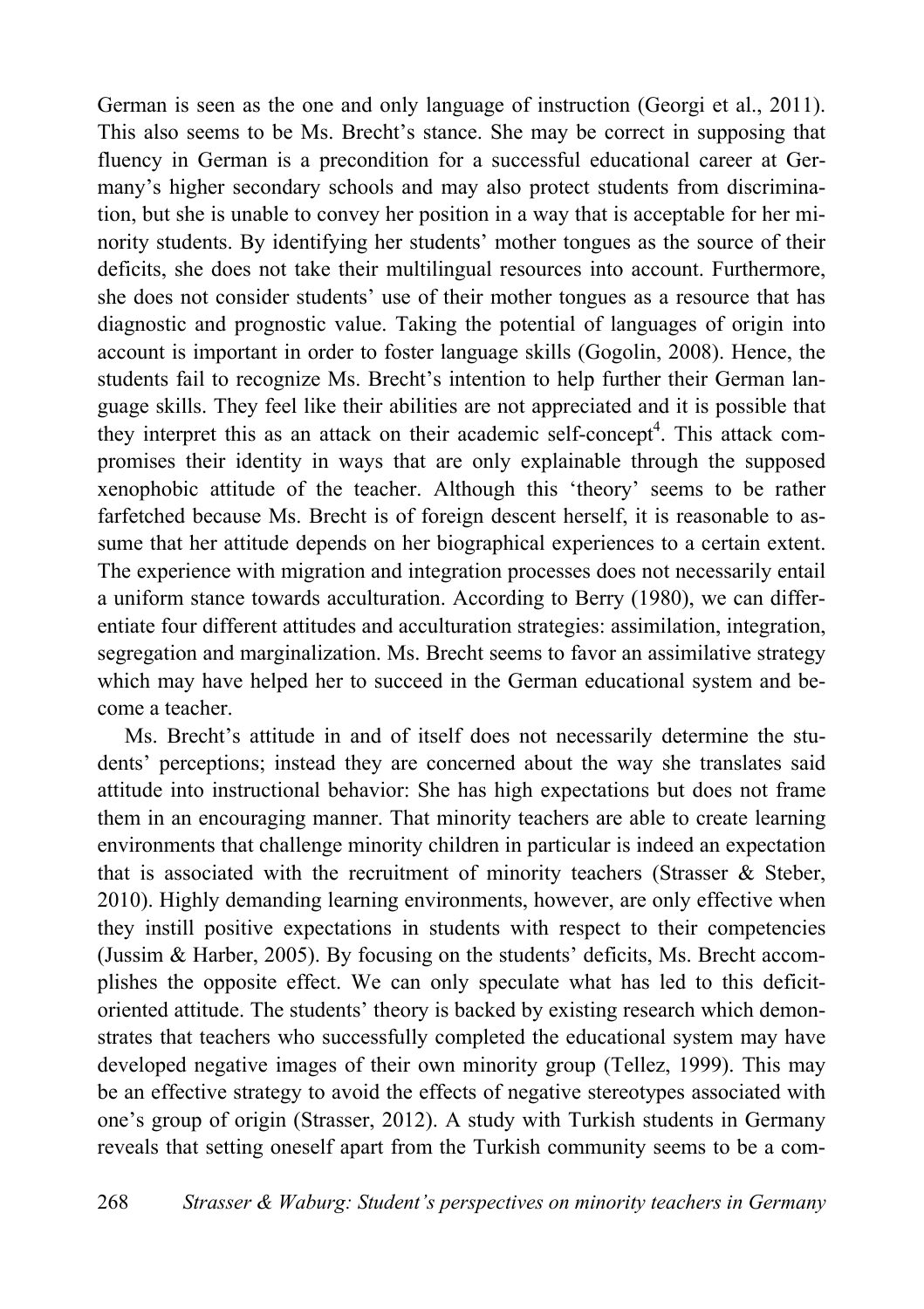mon strategy of dealing with existing negative stereotypes (Strasser & Hirschauer, 2011). The role of social class and stratification-specific differences between and within minority groups should not be neglected either (Morris, 2007). Ms. Brecht's students interpret the way she behaves as a form of social dissociation. In addition to her assimilative and deficit-oriented teaching style, she does not provide an example of how to reconcile one's cultural identity and academic success. Consequently, following Ms. Brecht's example poses a threat to her minority students' cultural identities (Ogbu, 2003).

It is important to not only take teachers' minority-related attitudes and acculturation strategies into consideration; their classroom behavior may also be profoundly affected by their professional self-concept. When they develop their professional attitudes, it seems important how they deal with the expectations that are placed on minority teachers (Rotter, 2012, 2014) and what role is attributed to them within the teaching faculty (Strasser, 2013). Rotter (2012) differentiates three ways of dealing with expectations towards minority teachers: 1) teachers may embrace the role of being a positive example and cultural mediator; 2) they may accept the role of functioning as a positive example but negate specific competencies associated with their own minority statuses; 3) they may reject the attributed role that is assigned to them and emphasize their subject specific competencies. In both presented cases, the minority teachers seem to represent the latter manifestation because they focus on subject-specific issues. We may argue that this way is dominant at German higher secondary schools ('Gymnasien') because the teachers at those schools traditionally specialize in specific subjects and receive less pedagogical training. Therefore, the type of school the minority teacher work at may be another variable that needs to be taken into account. The relevance and significance of minority teachers may also vary according to the subjects they teach. It may make a difference, for example, if teachers teach subjects that convey the 'culture', language or history of a country or not. These aspects have not been investigated yet. Hence, the presented case studies suggest a series of open questions: How does teachers' practical behavior, their attitudes and the institutional context, composition and characteristics of a class affect students' perceptions? How do teacher's backgrounds interact with other difference dimensions such as gender, social class and generation and in what contexts do they interact in what way? How relevant is it that teachers and students match ethnically and what are the effects of a 'mismatch'? In order to investigate these questions, the complex interplay variables and categories – teachers' attitudes, social class aspects, acculturation strategies etc. – at different levels – individual, school, educational policy, society level – has to be thoroughly modeled because the presence of minority teachers is not necessarily relevant in and of itself. Instead, its relevance depends on multiple conditions, is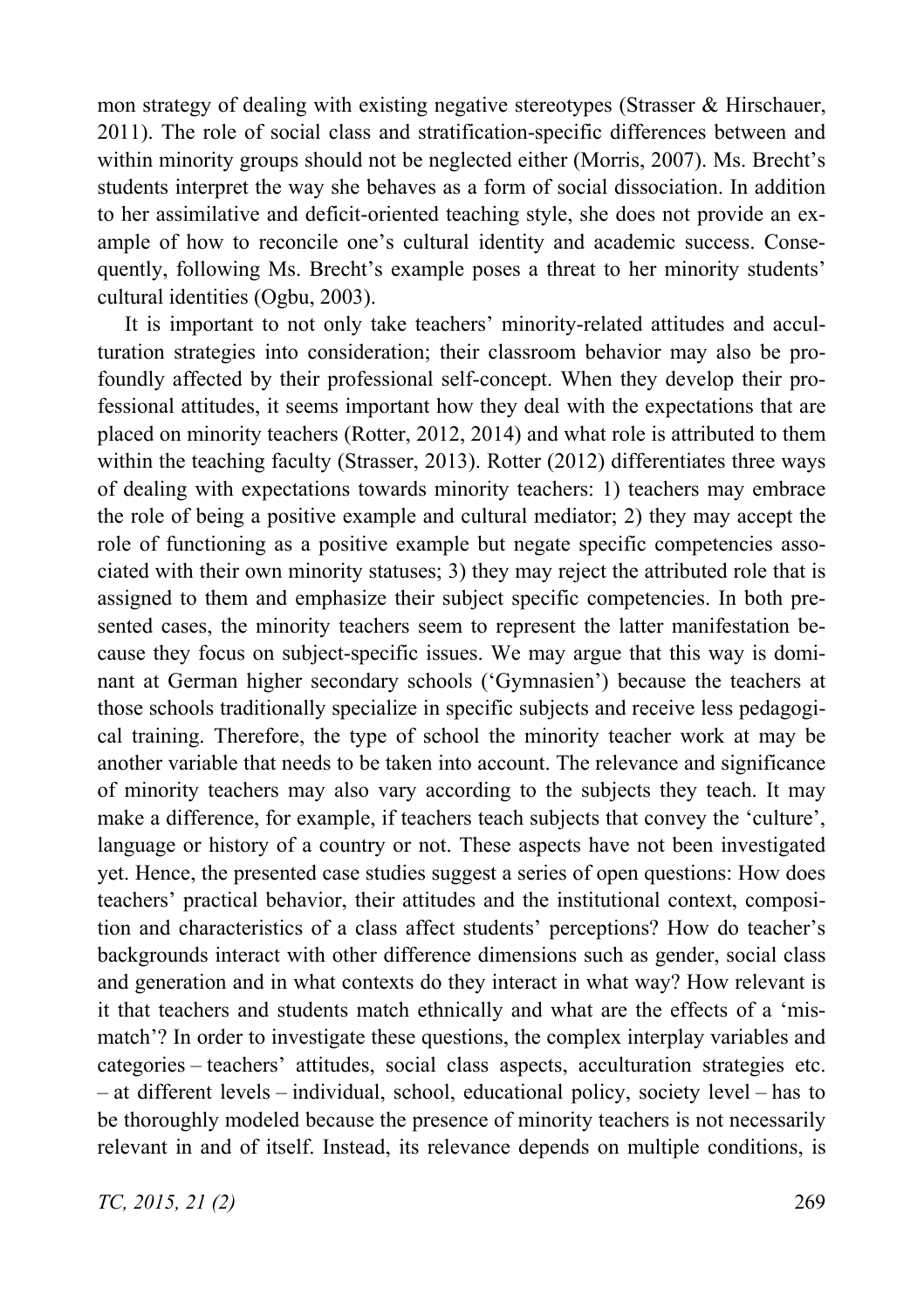different for different groups in the educational system and may change when the rate minority teachers increases. Therefore, even if minority teachers are not as relevant as expected for students' experiences at a group level, they may be important for parents and the school as an institution. Moreover, the teaching faculty should mirror society's population in all its diversity. Nevertheless, the two cases demonstrate that minority teachers may need intercultural training just like majority teachers in order to deal with diversity issues adequately and professionally.

#### *Notes*

- 1. In the following, we will use the term 'minority teachers' instead of 'teachers with migrational backgrounds' because the category 'migration background' is rather vague and does not take into account the fact that teachers belong to different minority groups. Minority groups differ with respect to power relations, societal status and stereotypes associated with them. Hence, for example it probably makes a difference whether a teacher is of Austrian or of Turkish descent. Furthermore the term 'migrational background' is primarily used in German-speaking countries. Talking about 'minority teachers' allows us to connect to international research contexts.
- 2. "This implicit or tacit knowledge forms a sort of structure, by which action is orientated mostly independent from subjective meaning, and has insofar a certain objectivity opposed to." (Bohnsack, 2010, p. 100)
- 3. 'S': Speaker cannot be identified.
- 4. Existing research demonstrates that teacher feedback is the main source for students to develop their academic self-concept and that a student's self-concept is jeopardized when a teacher attributes mistakes to this student's abilities (Dresel & Ziegler, 2006). It should be noted, however, that the group discussion design of this study does no assess individual student's academic self-concept and that group processes may also have contributed to students' 'xenophobia theory'.

#### *References*

- Achinstein, B. & Aguirre, J. (2008). Cultural match or culturally suspect: How new teachers of color negotiate sociocultural challenges in the classroom. *Teachers College Record, 110* (8), 1505–1540.
- Achinstein, B., Ogawa, R.T., Sexton, D. & Freitas, C. (2010). Retaining teachers of color: A pressing problem and a potential strategy for 'hard-to-staff' schools. *Review of Educational Research, 80* (1), 71–107.
- Autorengruppe Bildungsberichterstattung. (2012). *Bildung in Deutschland 2012*. Bielefeld: Bertelsmann.
- Berry, J.W. (1980). Acculturation as varieties of adaptation. In A.M. Padilla (Ed.), *Acculturation: Theory, models and some new findings* (pp. 9–25). Boulder: Westview Press.
- Bohnsack, R. (1989). *Generation, Milieu und Geschlecht*. Opladen: Leske + Budrich.
- Bohnsack, R. (1995). Auf der Suche nach habitueller Übereinstimmung. In H.-H. Krüger & W. Marotzki (Eds.), *Erziehungswissenschaftliche Biographieforschung* (pp. 258–275). Opladen: Leske + Budrich.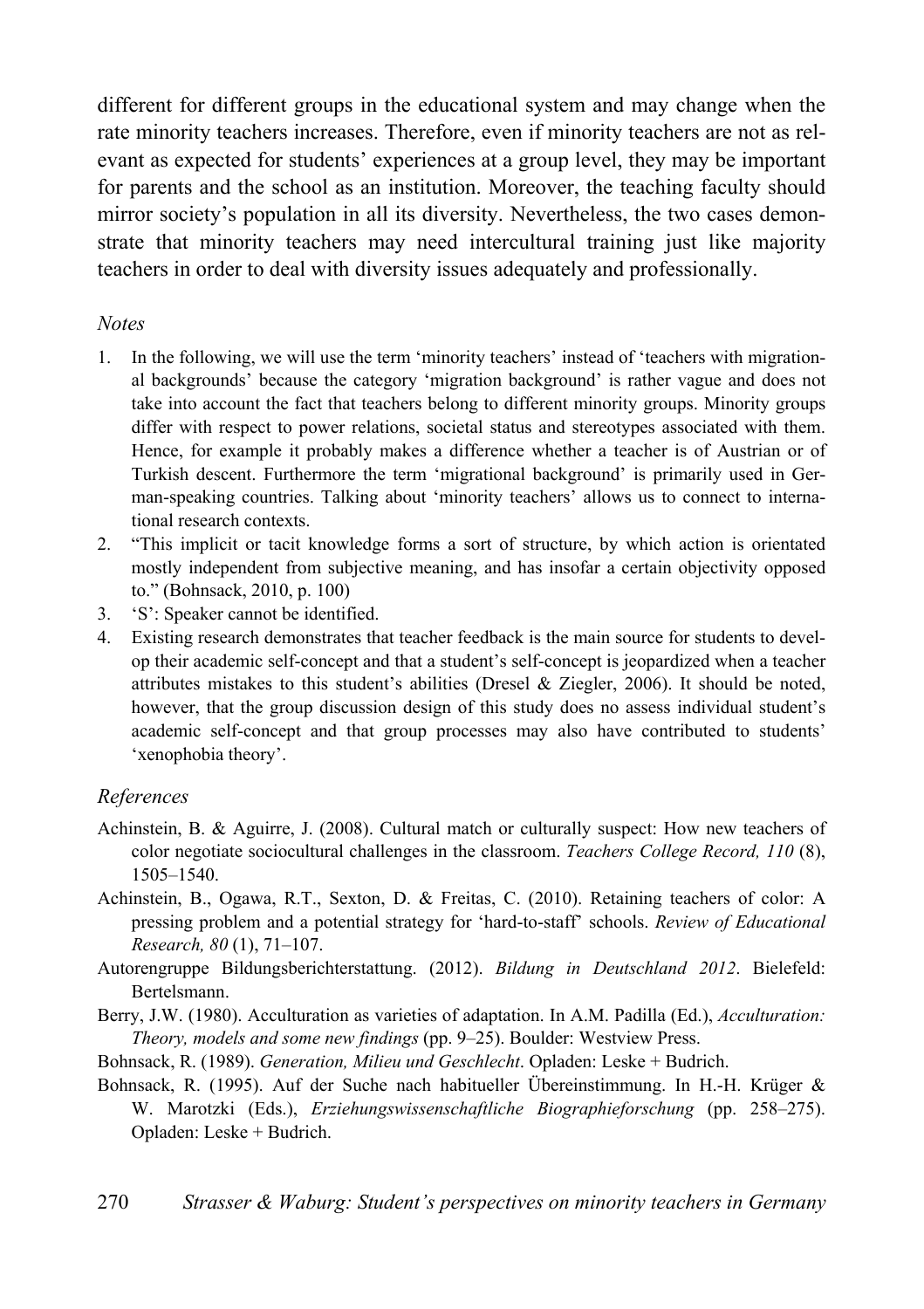- Bohnsack, R. (2010). Documentary method and group discussions. In R. Bohnsack, N. Pfaff & W. Weller (Eds.), *Qualitative analysis and documentary method in international educational research* (pp. 99–124). Opladen: Barbara Budrich Publishers.
- Chen, H. (2012). *An investigation of racial and/or ethnic minority teacher candidates' strengths awareness and utilization* (Teaching and Leadership – Dissertations, Paper 237). Retrieved February 12, 2015, from http://surface.syr.edu/cgi/viewcontent.cgi?article=1238&context= tl\_etd
- Chiu, M.L., Feldman, S.S. & Rosenthal, D.A. (1992). The influence of immigration on parental behavior and adolescent distress in Chinese families residing in two Western nations. *Journal of Research on Adolescence, 2*, 205–240.
- Clausen, M. (2002). *Unterrichtsqualität: Eine Frage der Perspektive? Empirische Analysen zur Übereinstimmung, Konstrukt- und Kriteriumsvalidität*. Münster: Waxmann.
- Ditton, H. (2002). Lehrkräfte und Unterricht aus Schülersicht. Ergebnisse einer Untersuchung im Fach Mathematik. *Zeitschrift für Pädagogik, 48* (2), 262–286.
- Dresel, M. & Ziegler, A. (2006). Langfristige Förderung von Fähigkeitsselbstkonzept und impliziter Fähigkeitstheorie durch computerbasiertes attributionales Feedback. *Zeitschrift für Pädagogische Psychologie, 20*, 49–63.
- Easton-Brooks, D., Lewis, C. & Yang, Y. (2010). Ethnic-matching: The influence of African American teachers on the reading scores of African American students. *National Journal of Urban Education & Practice, 3* (1), 230–243.
- Edelmann, D. (2006). *Pädagogische Professionalität im transnationalen Raum*. Zürich: LIT.
- Eder, F. (1996). *Schul- und Klassenklima. Ausprägung, Determinanten und Wirkungen des Klimas an höheren Schulen*. Innsbruck: Studien-Verlag.
- Fryer, R.G. Jr. & Torelli, P. (2005). *An empirical analysis of 'acting White'*. Cambridge, MA: National Bureau of Economic Research.
- Georgi, V.B., Ackermann, L. & Karakaş, N. (2011). *Vielfalt im Lehrerzimmer*. Münster: Waxmann.
- Gerstenmaier, J. (1975). *Urteile von Schülern über Lehrer*. Weinheim: Beltz.
- Gogolin, I. (2008). Durchgängige Sprachförderung. In C. Bainski & M. Krüger-Potratz (Eds.), *Handbuch Sprachförderung* (pp. 13–21). Essen: Neue Deutsche Schule Verlag.
- Good, T.L. & Brophy, J.E. (1985). *Looking in classrooms*. New York: Harper Collins.
- Gruehn, S. (2000). *Unterricht und schulisches Lernen. Schüler als Quellen der Unterrichtsbeschreibung*. Münster: Waxmann.
- Herwartz-Emden, L. (2000). Adressatenspezifität bei Interviews und Gruppeninterviews in der interkulturellen Forschung. In J.-L. Patry & F. Riffert (Eds.), *Situationsspezifität in pädagogischen Handlungsfeldern* (pp. 55–80). Innsbruck: Studien-Verlag.
- Holl, H.P. (2008). *'Gute' Lehrer an berufsbildenden Schulen. Best Practice aus der Schülerperspektive*. Edewecht: Heidkamp.
- Irvine, J.J. (1989). Beyond role models. An examination of cultural influences on the pedagogical practices of Black teachers. *Peabody Journal of Education, 66*, 51–63.
- Irvine, J.J. & Fenwick, L.T. (2011). Teachers and teaching for the new millennium: The role of HBCUs. *The Journal of Negro Education, 80* (3), 197–208.
- Jussim, L. & Harber, K.D. (2005). Teacher expectations and self-fulfilling prophecies: Knowns and unknowns, resolved and unresolved controversies. *Personality and Social Psychology Review, 9* (2), 131–155.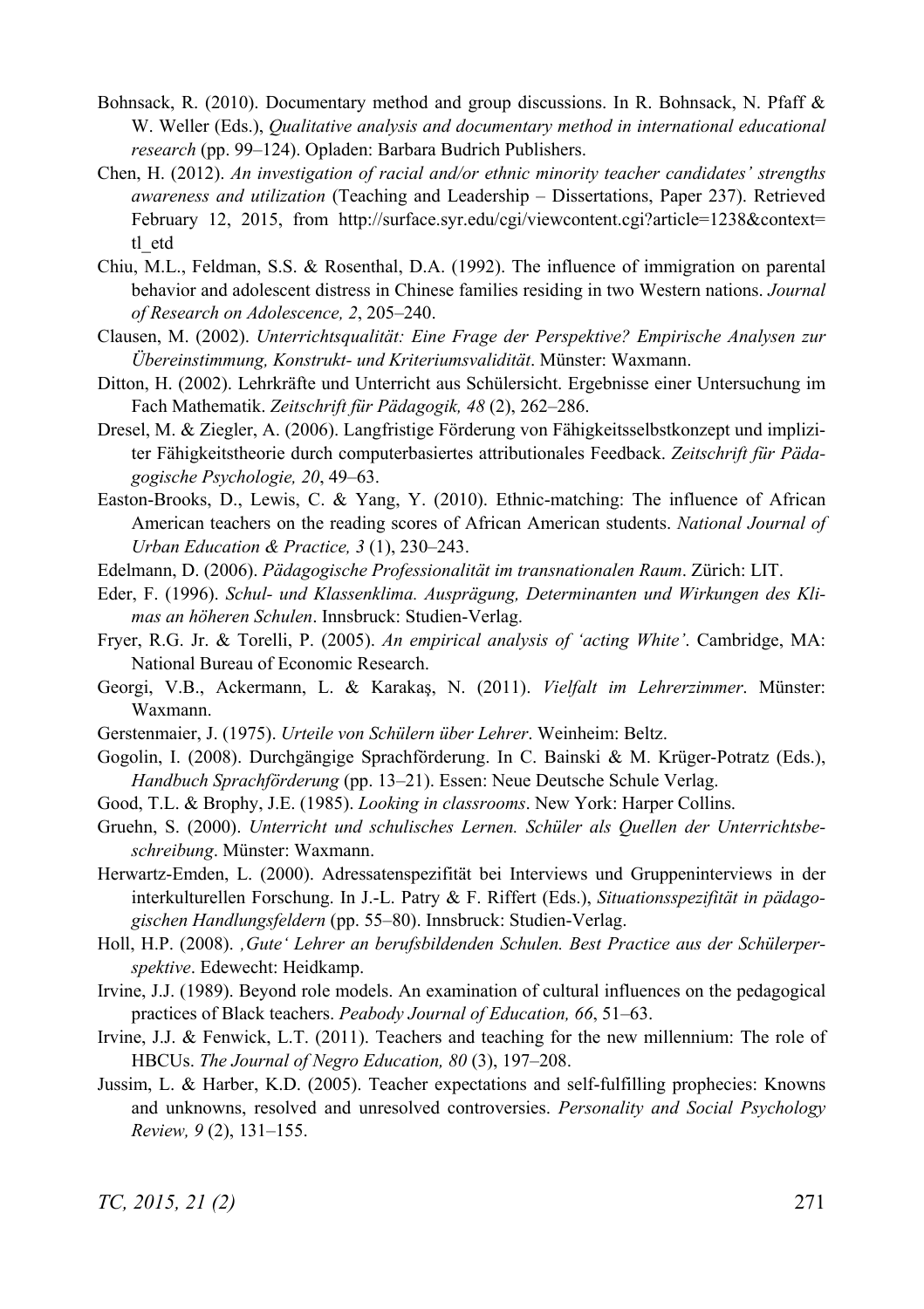- King, J.E. (1991). Unfinished business. Black student alienation and black teacher's emancipatory pedagogy. In M. Foster (Ed.), *Readings on equal education* (pp. 245–271). New York: AMS.
- King, S.H. (1993). The limited presence of African-American teachers. *Review of Educational Research, 63* (2), 115–149.
- Kohli, R. (2009). Critical race reflections: Valuing the experiences of teachers of color in teacher education. *Race, Ethnicity and Education, 12* (2), 235–251.
- Leiprecht, R. & Lutz, H. (2005). Intersektionalität im Klassenzimmer: Ethnizität, Klasse, Geschlecht. In R. Leiprecht & A. Kerber (Eds.), *Schule in der Einwanderungsgesellschaft* (pp. 218–234). Schwalbach: Wochenschau-Verlag.
- Marsh, H.W. (1977). The validity of students' evaluations: Classroom evaluations of instructors independently nominated as best and worst teachers by graduation seniors. *American Educational Research Journal, 14*, 441–447.
- Marsh, H.W. & Hattie, J. (2002). The relation between research productivity and teaching effectiveness: Complementary, antagonistic, or independent constructs? *The Journal of Higher Education, 73* (5), 603–642.
- McKnown, C. & Weinstein, R.S. (2008). Teacher expectations, classroom context, and the achievement gap. *Journal of School Psychology, 46* (3), 235–261.
- Meier, K.J., Stewart, J. & England, R.E. (1989). *Race, class and education: The politics of second-generation discrimination*. Madison: University of Wisconsin Press.
- Meuser, M. (1998). *Geschlecht und Männlichkeit*. Opladen: Leske + Budrich.
- Morris, E. W. (2007). 'Ladies' or 'Loudies'?: Perceptions and experiences of black girls in classroom. *Youth & Society, 38* (4), 490–515.
- NCES. (2009). *The condition of education in 2009*. Washington, DC: National Center for Education Statistics, Institute of Education Sciences, U.S. Department of Education.
- Nieto, S. (1998). From claiming hegemony to sharing space. Creating community in multicultural education courses. In R. Chavez-Chavez & J. O'Donnell (Eds.), *Speaking the unpleasant* (pp. 16–31). Albany: SUNY Press.
- Nohl, A.-M. (2001). *Migration und Differenzerfahrung*. Opladen: Leske + Budrich.
- Ogbu, J.U. (2003). Black American students in an affluent suburb: A study of academic disengagement. Mahwah, NJ: Lawrence Erlbaum Associates.
- Przyborski, A. & Wohlrab-Sahr, M. (2014). *Qualitative Sozialforschung. Ein Arbeitsbuch*  $(4<sup>th</sup>$  ed.). München: Oldenbourg.
- Purdie-Vaughns, V., Steele, C., Davies, P., Ditlmann, R. & Randall-Crosby, J. (2008). Social identity contingencies: How diversity cues signal threat or safety for African Americans in mainstream institutions. *Journal of Personality and Social Psychology, 94*, 615–630.
- Quiocho, A. & Rios, F. (2000). The power of their presence: Minority group teachers and schooling. *Review of Educational Research, 4*, 485–528.
- Roebers, C. (1997). *Migrantenkinder im vereinigten Deutschland*. Münster: Waxmann.
- Rotter, C. (2012). Lehrkräfte mit Migrationshintergrund. Individuelle Umgangsweisen mit bildungspolitischen Erwartungen. *Zeitschrift für Pädagogik, 58* (2), 204–222.
- Rotter, C. (2014). *Zwischen Illusion und Schulalltag. Berufliche Fremd- und Selbstkonzepte von Lehrkräften mit Migrationshintergrund*. Wiesbaden: Springer VS.
- Schittenhelm, K. (2010). School-to-work transitions of young women. An intercultural approach based on group discussions. In R. Bohnsack, N. Pfaff & W. Weller (Eds.), *Qualitative analysis and documentary method in international educational research* (pp. 125–142). Opladen: Barbara Budrich Publishers.
- 272 *Strasser & Waburg: Student's perspectives on minority teachers in Germany*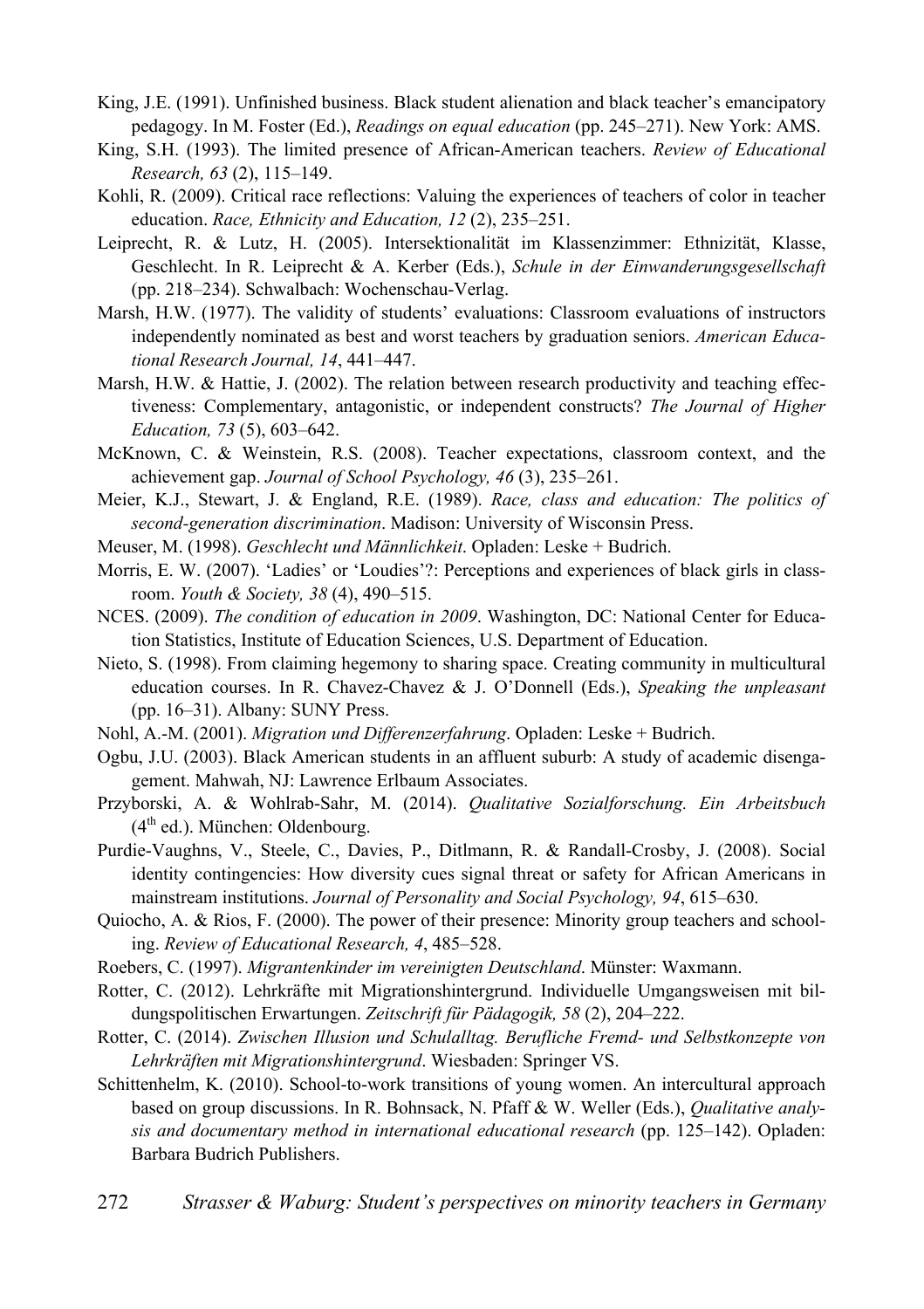- Saldern, M.v. (1987). *Sozialklima in Schulklassen. Überlegungen und mehrebenenanalytische Untersuchungen zur subjektiven Wahrnehmung der Lernumwelt*. Frankfurt a.M.: Lang.
- Sam, D.L. & Berry J.B. (1995). Acculturative stress among young immigrants in Norway. *Scandinavian Journal of Psychology, 36*, 10–24.
- Schneider, C. & Bodensohn, R. (2008). Lehrerhandeln aus Schülersicht Eine Analyse der Wahrnehmungsstruktur von Schülern bei der Beurteilung von angehenden Lehrkräften in Schulpraktika. *Lehrerbildung auf dem Prüfstand, 1* (2), 699–718.
- Searle, W. & Ward, C. (1990). The prediction of psychological and sociocultural adjustment during cross-cultural transitions. *International Journal of Intercultural Relations, 14*, 449–464.
- Shade, B.J. (1983). The social success of Black youth: The impact of significant others. *Journal of Black Studies, 14* (2), 137–150.
- Shaw, C.C. (1996). The big picture. An inquiry into the motivations of African-American teacher education students to be or not to be teachers. *American Educational Research Journal, 33*, 327–354.
- Steele, C., Spencer, S.J. & Aronson, J. (2002). Contending with group image. The psychology of stereotype and social identity threat. *Advances in Experimental Social Psychology, 34*, 379–440.
- Stewart, J., Meier, K.J., La Follette, R.M. & England, R.E. (1989). In quest of role models: Change in Black teacher representation in urban school districts, 1968–1986. *Journal of Negro Education, 58* (2), 140–152.
- Stolz, G.E. (1997). Der schlechte Lehrer aus der Sicht von Schülern. In B. Schwarz & K. Prange (Eds.), *Schlechte Lehrer/innen* (pp. 124–178). Weinheim: Beltz.
- Strasser, J. (2012). Kulturelle Stereotype und ihre Bedeutung für das Verstehen in Schule und Unterricht. In W. Wiater & D. Manschke (Eds.), *Verstehen und Kultur. Mentale Modelle und kulturelle Prägungen* (pp. 191–217). Wiesbaden: Springer VS.
- Strasser, J. (2013). Diversity in the faculty room: Constraints and affordances of minority teachers' professional action in Germany. *The International Journal of Diversity in Education, 12* (3), 131–141.
- Strasser, J. & Hirschauer, M. (2011). Stereotypes and their role in the educational careers of Turkish students in Germany. *Paper accepted for presentation at the 14th Biennial Conference of the European Association for Research on Learning and Instruction (EARLI),* Exeter, United Kingdom.
- Strasser, J. & Steber, C. (2010). Lehrerinnen und Lehrer mit Migrationshintergrund. Eine Empirische Reflexion einer bildungspolitischen Forderung. In J. Hagedorn, V. Schurt, C. Steber & W. Waburg (Eds.), *Ethnizität, Geschlecht, Familie und Schule* (pp. 97–126). Wiesbaden: VS Verlag für Sozialwissenschaften.
- Strasser, J., Waburg, W. & Hummel, M. (2013). Diversity in schools and minority teachers' professional action in Germany. Paper presented at the 15<sup>th</sup> Biennial Conference of the Euro*pean Association for Research on Learning and Instruction (EARLI)*, München.
- Tellez, K. (1999). Mexican-American preservice teachers and the intransigency of the elementary school curriculum. *Teaching and Teacher Education, 15*, 555–570.
- Toland, M.D. & De Ayala, R.J. (2005). A multilevel factor analysis of students' evaluations of teaching. *Educational and Psychological Measurement, 65*, 272–296.
- Weber, M. (2009). Das Konzept 'Intersektionalität' zur Untersuchung von Hierarchisierungsprozessen in schulischen Interaktionen. In J. Budde & K. Willems (Eds.), *Bildung als sozialer Prozess* (pp. 73–91). Weinheim: Juventa.

*TC, 2015, 21 (2)* 273